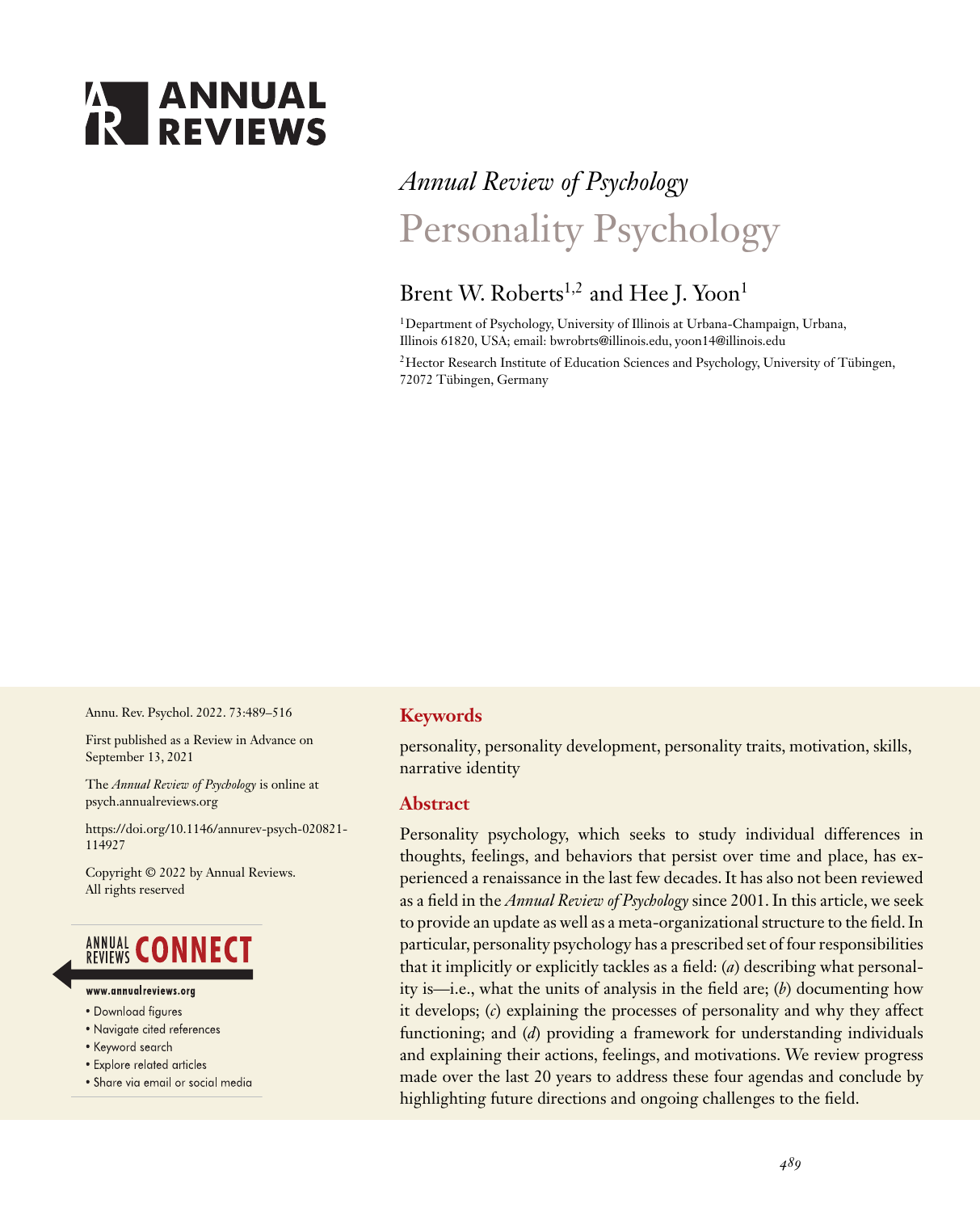#### **Contents**

| WHAT ARE THE UNITS OF ANALYSIS IN PERSONALITY SCIENCE? 491 |
|------------------------------------------------------------|
|                                                            |
|                                                            |
|                                                            |
|                                                            |
|                                                            |
|                                                            |
|                                                            |
|                                                            |
|                                                            |
|                                                            |
|                                                            |
|                                                            |

#### **INTRODUCTION**

After conducting himself in ways that most other politicians would feel compelled to apologize for, President Donald Trump did nothing of the sort.Why was he unwilling to apologize? Why, in contrast, did someone like Chancellor Angela Merkel of Germany famously commit to being the bearer of the hard truth when it came to COVID-19, even when the consequences damaged her standing? How did Frederick Douglas move from being a slave to being a successful abolitionist and publisher, and how did his experience shape him as an adult? Why are all of these people different from one another? These are some of the questions the science of personality psychology tries to answer.

Based on its energy, activity, and productivity, the field of personality psychology has clearly had a renaissance since the last *Annual Review of Psychology* articles covering the field (Funder 2001, Swann & Seyle 2005). In 2001, the field was still experiencing the fallout from the person-situation  $\delta$  debate,<sup>1</sup> new debates had begun on whether and how personality and personality traits developed, and the field was still wrestling with the vestiges of the Big Theories that had dominated the field for decades. Since that time, the person-situation debate has subsided, with most researchers concluding that both extremes hypothesized at the time were unwarranted (Funder 2008, Lucas & Donnellan 2009). The riddle of personality development received a thorough treatment with an explosion of longitudinal studies (Denissen 2014, Graham et al. 2020); and, for the most part, the grand theorists of the past, such as Freud, Jung, Adler, Rogers, Skinner, and others, were set aside in favor of more pragmatic models that would guide research programs but would not make sweeping or untestable assumptions about human nature. The move away from grand theories and toward understanding the structure and development of personality resulted in a huge influx of research that continues to this day.

Given the prolific output in personality psychology over the last two decades, the task of organizing the research is challenging. According to one of the classic perspectives (e.g., Allport

 $1$ The person-situation debate surrounds the extent to which behavior is determined by characteristics of the individual versus characteristics of the situation (Kenrick & Funder 1988).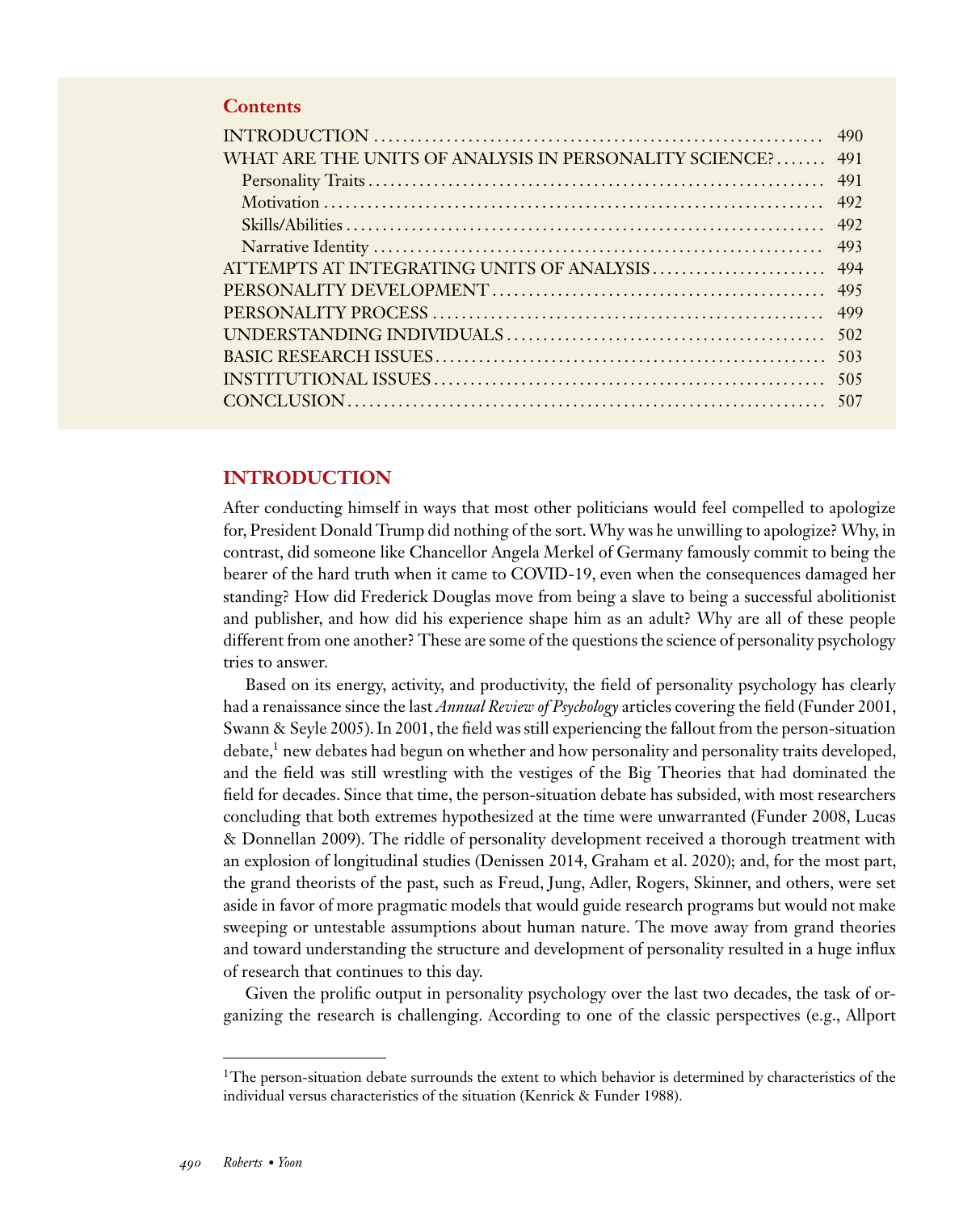1937), personality research has several jobs to do, including (*a*) identifying the units of analysis of personality psychology, (*b*) describing how the components of personality develop and change, (*c*) excavating the mechanistic underpinnings of personality, and (*d*) using that information to understand not only populations but also individuals.We organize our review along these four broad tasks. In each section, we review and synthesize recent personality research. We end with a discussion of basic research issues, including future directions, and the institutional challenges faced by the field.

#### **WHAT ARE THE UNITS OF ANALYSIS IN PERSONALITY SCIENCE?**

One of the primary goals of personality psychology is to describe the panoply of individual differences that characterize people. Historically, personality psychology has had a penchant for increasing the number of constructs in its repertoire rather than decreasing or integrating them. There is also a common tendency to equate personality to the study of personality traits. Of course, personality traits are not everything, nor do they adequately capture the units of analysis commonly included under the broad umbrella of personality psychology. Looking across some of the salient models of personality, such as the neo-socioanalytic model (Roberts & Nickel 2020), the Five Factor Model (FFM; McCrae & Costa 2008), the alternative Big Five (McAdams & Pals 2006), or the cybernetic Big Five (DeYoung 2015), one can identify at least four distinct domains or units of analysis: personality traits, motives, skills/abilities, and narrative identity.

#### **Personality Traits**

The first domain, personality traits, has been transformed the most over the last few decades because of the adoption of the Big Five taxonomy (Goldberg 1993). The Big Five taxonomy organizes traits into the five broad domains of extraversion (assertive and gregarious versus introverted), agreeableness (warm and kind versus cruel), conscientiousness (industrious and responsible versus undependable), emotional stability (calm and serene versus anxious), and openness to experience (intellectual and creative versus closed-minded). The fact that the Big Five are a broad and inclusive taxonomy is an important feature that can be forgotten in the rush to quickly assess personality traits. That is to say, the Big Five are not discrete, independent dimensions but are more akin to a raucous family of partially overlapping and increasingly complex groups of facets (Condon & Mroczek 2016).

The impact of the Big Five on the field of personality psychology cannot be underestimated. First, it has forced the field to be more disciplined in asking whether a newly described trait is really new or not. The most salient recent example of this is the notion of grit (Duckworth et al. 2007), which was considered to be somewhat novel and unique when first introduced. Recently, research has clarified that grit is so strongly linked to conscientiousness that it should be considered a facet of that trait domain rather than something new (Credé et al. 2017).

Second, the structure of the Big Five has helped to organize findings in a way that has moved the field forward. For example, the understanding that personality traits do predict important life outcomes would not have been possible if not for the organizing structure of the Big Five (Roberts et al. 2007, Soto 2019). Substantive relationships were only revealed once the originally unorganized range of measures was organized within the Big Five taxonomy. Finally, this framework has made the building of connections with other fields, such as clinical psychology, much more effective. For example, the content overlap of the Big Five and the new dimensional nosology of personality disorders found in the Personal Inventory for DSM-5 (PID-5) and the Hierarchical Taxonomy of Psychopathology (HiTOP) is strikingly high (Krueger & Markon 2014).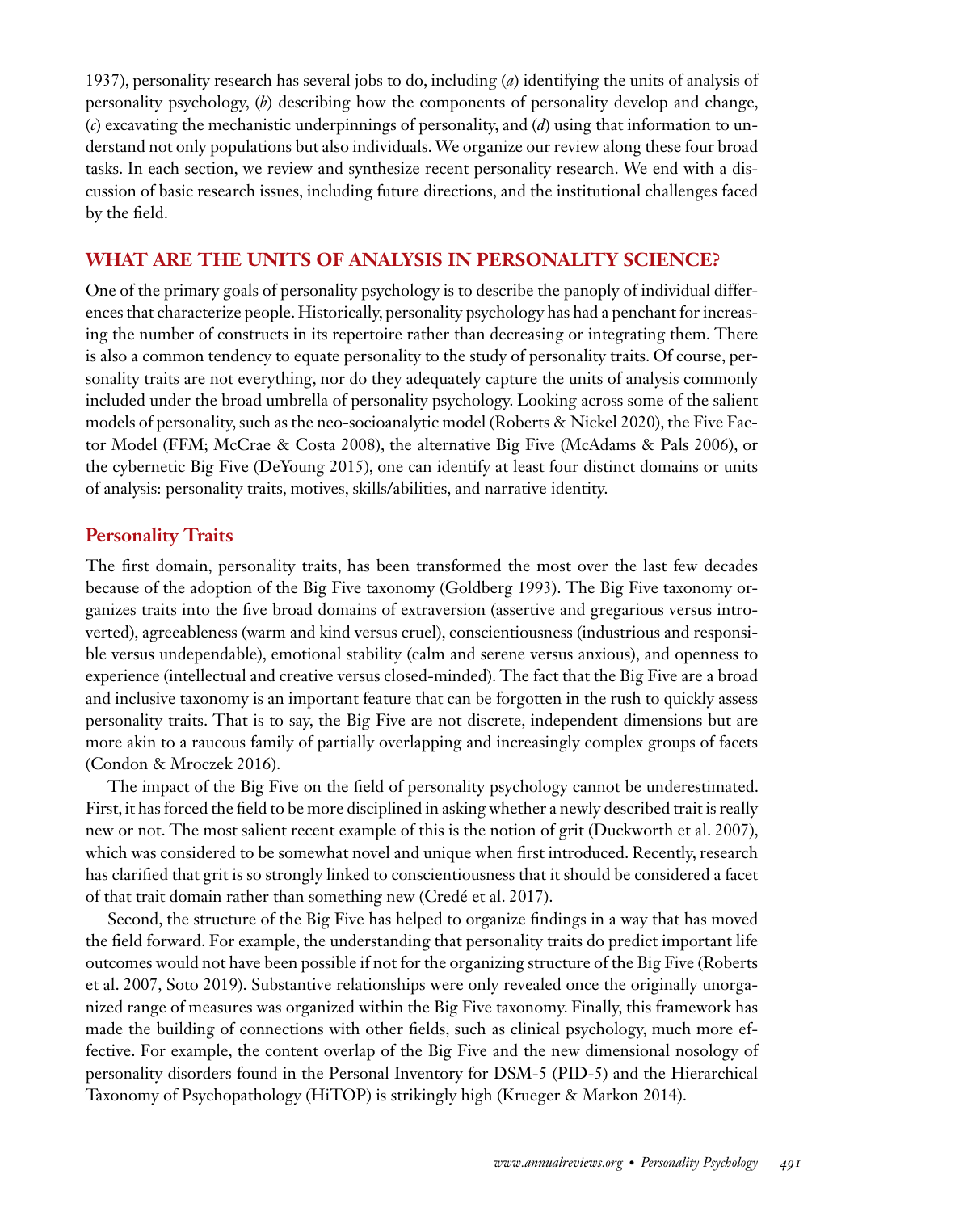This is not to say that work has stopped on the structure of personality traits or that there is consensus that the Big Five are necessary and sufficient (Mõttus et al. 2020). There remains a strong case for adding at least one more dimension to the Big Five, with several lines of research pointing to the importance of an honesty factor (Ashton & Lee 2020, Thalmayer & Saucier 2014). The honesty factor tends to show up more regularly and reliably in countries other than the United States, which for various reasons has contributed a disproportionate amount of data on the structure of personality. Also, the validity of the honesty domain is distinct and incrementally useful above and beyond that of the remaining Big Five (Zettler et al. 2020). There are also efforts to introduce other traits, such as those found in the Dark Triad (narcissism, psychopathy, and Machiavellianism), though the distinctiveness of these three traits from those included in the Big Six is less clear at the moment ( Jonason et al. 2013).

#### **Motivation**

The second domain of personality, motivation, focuses on what people desire, either consciously or unconsciously. The domain of motivation is less well organized than the personality traits domain largely because it lacks a consensual taxonomy or, for that matter, an accepted mode of assessment. The notion of motivation covers a wider range of phenomena compared to that of personality traits, including achievement motivations (Elliot & Harackiewicz 1996), life goals (Kasser 2016), power motivations (Schultheiss et al. 2005), life values (Schwartz 1994), and vocational interests, such as realistic and enterprising interests (Nye et al. 2012). The modalities of assessment in motivation research range from classic projective techniques such as the Thematic Apperception Test to self-reported vocational interests to idiographic cataloguing of everyday aspirations. The number of core domains of motives identified by conceptual and empirical attempts has ranged from three (predictability, acceptance, and competence; Dweck 2017) to four (prominence, inclusiveness, negativity prevention, and tradition; Wilkowski et al. 2020) to seven (physiological, selfprotection, affiliation, status, mate acquisition, mate retention, and parenting; Cook et al. 2021). Clearly, the diversity of organizational systems makes it a challenge to achieve the clarity brought about by the Big Five taxonomy with regard to personality traits.

#### **Skills/Abilities**

The third domain of personality, which we refer to as the skills domain, has traditionally been dominated by research on cognitive skills or, more aptly, cognitive abilities (Ritchie et al. 2015). Research on cognitive abilities has continued somewhat unabated through time, and it has been largely carved off from personality psychology and housed in societies, such as the International Society for the Study of Individual Differences (ISSID), that focus their energies on the study of intelligence over other types of constructs (Revelle et al. 2011). Nonetheless, if one of the goals of personality psychology is to capture individual differences, broadly construed, it would be odd to omit skills, cognitive or otherwise. The most notable findings on cognitive abilities appear timeless. The three perennial issues that have dominated research on cognitive functioning are (*a*) whether its putative effects are attributable to background factors like socioeconomic status, (*b*) its relative importance for predicting various outcomes, and (*c*) whether and to what extent it causes bias against specific groups when used in selection systems. The empirical answers, which also appear timeless, are that cognitive ability and background factors, though related, are independent in their effects (Kuncel & Hezlett 2010). That is to say, cognitive ability is not wholly imparted by family socioeconomic status and is not simply an indicator of how affluent one's family may have been. Cognitive ability also predicts many outcomes that persons and societies care about, such as occupational success and physical health (Kuncel et al. 2004). Finally, though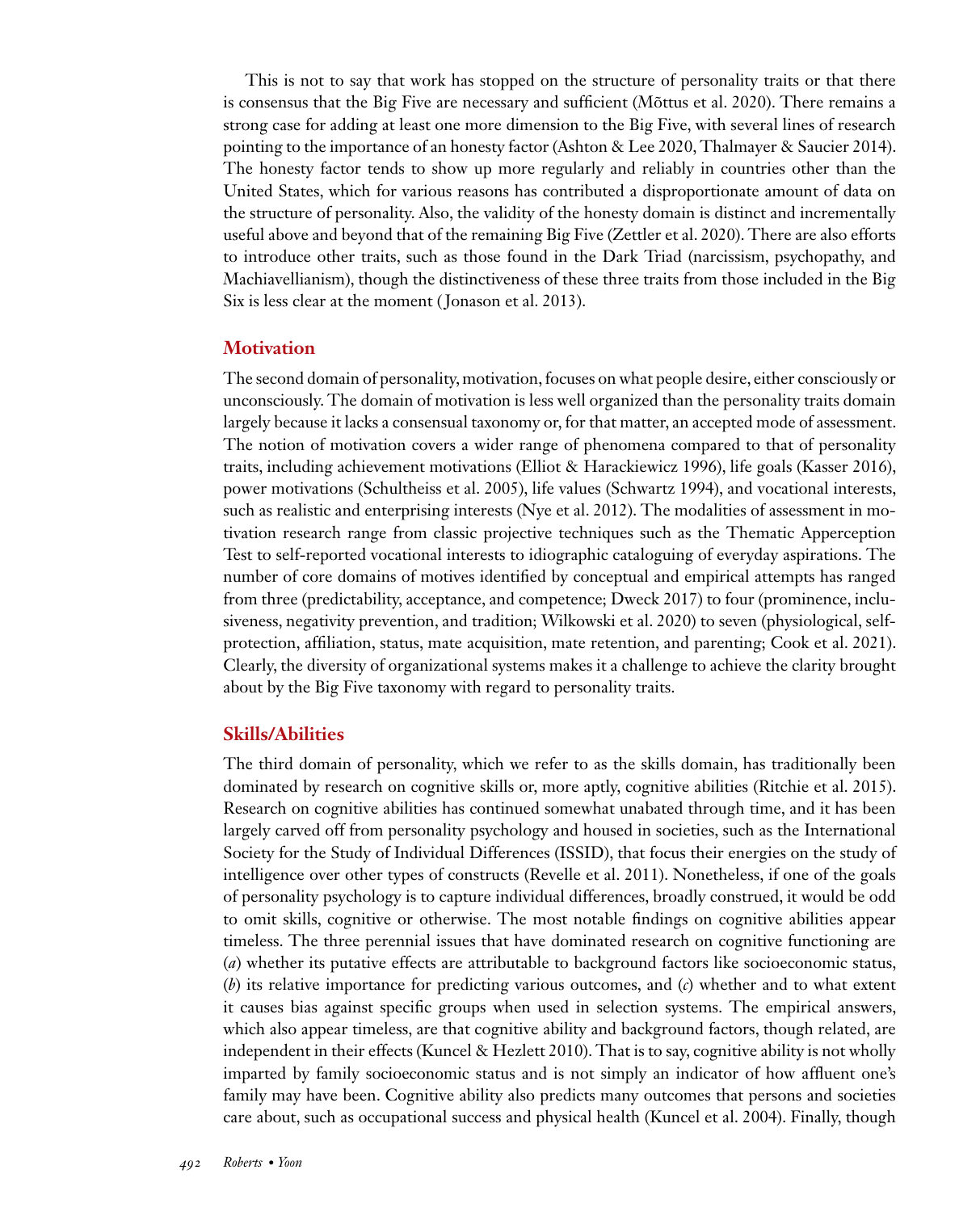cognitive ability does not impart bias in the technical, psychometric sense, $\hat{i}$  it most certainly leads to adverse impact when used for selection (Newman & Lyon 2009).

Probably the most notable development in the skills domain is the explosion of activity around noncognitive skills. The term "noncognitive" was generated by economists (Heckman et al. 2013) and is uniformly despised by personality psychologists. The emergent focus on noncognitive skills also reflects a renewed interest in educational science on intra- and interpersonal factors contributing to school performance, described as socioemotional skills, that are not the types of informational or fact-based materials (e.g., math, writing) that have been the traditional focus of educational policy (Natl. Res. Counc. 2012).

There is currently no consensus taxonomy that organizes the constructs associated with socioemotional skills (Abrahams et al. 2019, Duckworth & Yeager 2015). Socioemotional skills have suffered from some of the definitional challenges encountered by other domains, like motivation. Recently, we attempted to draw a clear distinction between personality traits and the social and emotional skills dominating the discussion of noncognitive skills (Soto et al. 2021). Personality traits are typically defined as characteristic, and automatic, patterns of thinking, feeling, and behaving that are consistent over time and across relevant situations (Roberts 2009). They therefore represent cognitive, affective, and behavioral tendencies: what a particular person tends to do, averaged across situations (Fleeson & Jayawickreme 2015). In contrast, skills are capacities: what a person is capable of doing when the situation calls for it. Rather than reflecting a person's default pattern of behavior, social and emotional skills represent the tools available in their psychological toolbox, which they can selectively bring out or put away as needed. For example, a student who is usually shy and introverted (reflecting their traits) can act as a leader when needed (reflecting their skills).

We believe the distinction between traits and skills is an important one, especially for interventions designed to impart skills. There is an emerging move to investigate whether personality traits can be changed (Roberts et al. 2017), which is somewhat askew of the goals of most education and socialization efforts. The latter tend to focus on imparting skills. Training children to have the capacity for self-control (the skill) is a much different enterprise than training children to be self-controlled (the trait). The former respects the autonomy of the child, whereas the latter strikes many as being authoritarian.

#### **Narrative Identity**

The last major domain of personality is loosely referred to as narrative identity. The narrative content of a life reflects the experiences of the individual in their immediate environments, their relationships, their community, and their society. Unlike the other content domains of personality, narrative identity is much more concrete, time bound, qualitative, and grounded in individual experience. The content of narrative identity reflects the particularities of the person's experiences and their propensity to integrate those experiences into their personality and/or identity (McAdams 2013). These are the stories of a person's life, with particular characters and actions that reflect the actual lived life rather than some extrapolation from that experience as is common in assessments of personality traits and motivations.

Historically, the actual content of people's lives has been the focus of some personality psychologists, in the form of either psychobiographies or life stories (McAdams 2020); however, a more common approach to understanding narrative identity is to code features of the stories people tell

<sup>&</sup>lt;sup>2</sup>That is to say, cognitive ability tends to predict similar outcomes for different groups.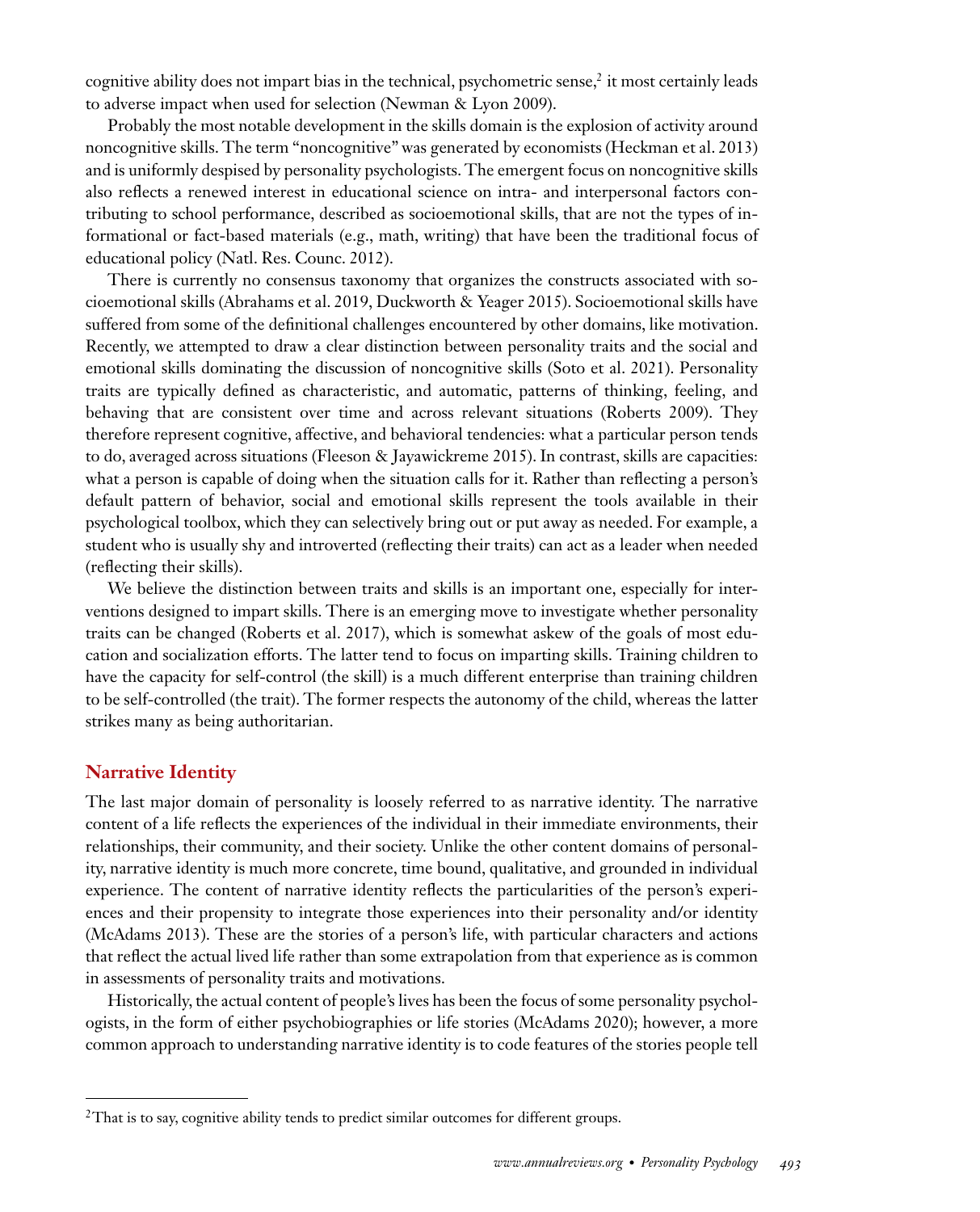about their lives, such as their emotional tone (Sengsavang et al. 2018), meaning (Pals 2006), and motivational content (Adler 2012). Across these efforts, three broad domains of narrative identity variables have been identified: motivational and affective, autobiographical reasoning (e.g., meaning), and structural (Adler et al. 2016, McLean et al. 2019). Researchers interested in employing narrative techniques are encouraged to review the recent primer on this methodology provided by Adler et al. (2017).

One of the long-standing issues faced by narrative researchers has been the question of utility. What does narrative or autobiographical information add beyond what other dimensions of personality already provide? Relatedly, a dominant theme in the field of narrative identity has been demonstrating that narrative dimensions add incremental validity to traits and motives when predicting outcomes like personality development and well-being (Lodi-Smith et al. 2009). For example, narrative content can be used to predict trajectories of mental health in patients seeking therapy (Adler et al. 2015). A recent meta-analysis concludes that despite the skepticism with which it is often met, the narrative dimension can and does provide incremental information for the prediction of important outcomes like well-being above and beyond the Big Five (Adler et al. 2016).

At a minimum, then, personality psychology answers the "what" question with the idea that at least four construct domains are needed to adequately capture the content of personality psychology: traits, motives, skills/abilities, and narrative identity. We could, of course, expand this list to include other individual difference domains (e.g., meta-perceptions, physical skills, or identity), but these four seem to be a good compromise between parsimony and inclusiveness.

#### **ATTEMPTS AT INTEGRATING UNITS OF ANALYSIS**

Although work on the domain of personality traits has benefited from an organizing taxonomy, it is fair to say that across traits, motives, skills/abilities, and narratives, the number and types of dimensions studied have grown without an overarching organizational structure for the entire field. The field is vibrant but unintegrated. There have been several attempts at creating overarching models to bring order to the panoply of constructs in personality psychology, but all have gone wanting for various reasons. Notably, the FFM<sup>3</sup> (McCrae & Costa 2008) proposed that personality traits are immutable causes of all other types of constructs, including motives and narratives. According to this model, motives and narratives are more context bound and therefore less basic to the individual than personality traits, and they are referred to as "characteristic adaptations." The more recent BEATs model (where the acronym stands for beliefs, emotion, and action tendencies; Dweck 2017) reversed this ordering, placing goals at the core of personality dimensions and proposing that they are the causes of personality traits, which emerge from the interaction of goals with situations. In contrast to these models, both McAdams (McAdams & Pals 2006) and Roberts (Roberts & Wood 2006) acknowledged that these domains are distinct. McAdams argued that traits, motives, and narratives are manifest at different levels of analysis, with the latter two domains being more granular and context-specific than personality traits. Roberts went on to argue that personality should also include skills as an area of inquiry and that all of the units of analysis can be conceptualized from broad to narrow, with no real reason to prefer a level of analysis over another. For example, motives can be broad (e.g., universal harmony) or narrow (e.g., be nicer to one's students), just as traits can be broad (e.g., extraversion) or narrow (e.g., propensity to crack jokes during formal meetings).

 $3$ The FFM and the Big Five taxonomy are not interchangeable. The FFM is an attempt at creating a complete catalog of human variation, whereas the Big Five taxonomy is an organizational structure for trait terms.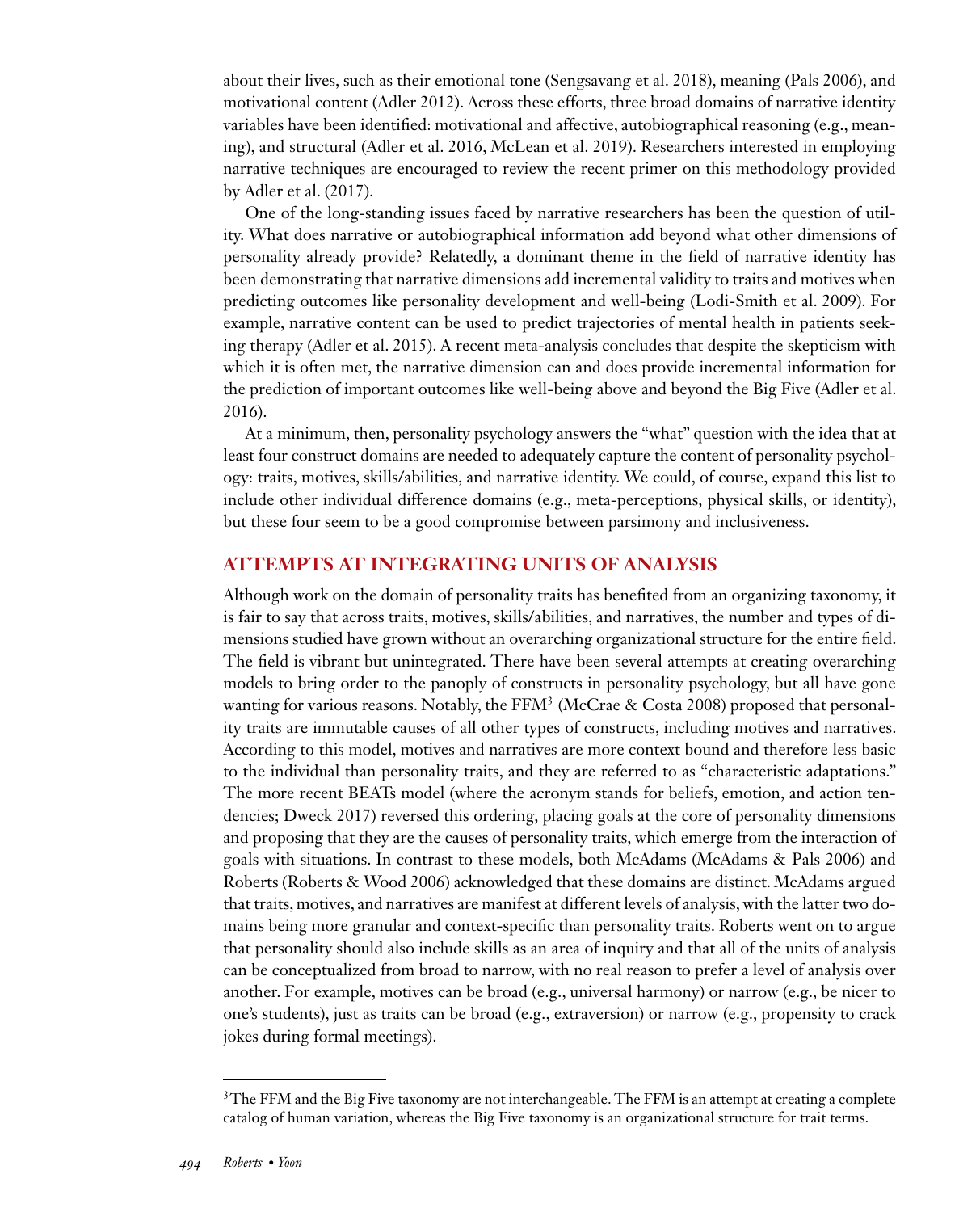None of these models of personality (or any other) currently dominates the field. In retrospect, there are both empirical and conceptual issues that inhibited their adoption. On the empirical front, the modal magnitude of the correlations between the domains identified above remains too low to assume, for example, that either traits cause goals or goals cause traits (as the average correlation coefficient, *r*, is equal to 0.11; Roberts & Robins 2000). Moreover, variables from these domains tend to predict outcomes independently of one another (Stoll et al. 2017). Therefore, the models that propose a strong hierarchical relation between these domains are challenged by the fact that the relations are small and the putative causal effects of the domains are independent.

The argument that these domains represent different levels of analysis, although it is historically an accurate description of the modal research in these domains, ignores the fact that all of these domains can be operationalized along a dimension that goes from broad to narrow (Hooker & McAdams 2003, Roberts 2007). Narratives can be conceptualized at the levels of society and culture (McLean et al. 2019).Goals can be operationalized as daily concerns or broad values (Schwartz 1994) and interests (Su et al. 2019). Skills can be conceptualized as overall competence or can be differentiated into more and more molecular manifestations that are increasingly specific to situations and contexts (Wirth et al. 2020). Thus, every domain of personality can be conceptualized and measured at multiple levels of breadth. The fact that the field at various times in history has preferred broad (e.g., values) or narrow (e.g., strivings) conceptualizations does not mean that any one level should be preferred or prioritized.

A final reason that these models may have failed to capture the imaginations of researchers is their descriptive nature. By staying close to the data, these models tend to be overly inclusive and therefore complex. The complexity of the models does not lend itself to informing hypotheses to test in subsequent research. Also, in contrast to the grand theories of personality of the past, none of these theories provides answers to more ultimate questions such as what factors motivate human behavior. In a nutshell, these theories have failed to answer simple questions like, why do we find the Big Five, or what are the core motivations that guide most human behavior?

At this juncture, we can identify at least four domains of inquiry for answering the "what" question of personality psychology (i.e., traits, motives, skills, and narratives), each providing fodder for an explosion of new research. We have yet to find an organizing model that satisfactorily explains why to choose these four domains, what other domains might be added, and how to organize them.

#### **PERSONALITY DEVELOPMENT**

Personality development is the subarea of personality psychology that has very much led the renaissance in personality science. Broadly speaking, research on continuity, change, and factors associated with change in personality has increased exponentially in the last two decades. This was the result of fortuitous timing. Just as personality psychology was becoming more widely accepted, technology and science policy, especially in Europe and Oceania, were converging to create numerous, publicly available longitudinal data sets. The resulting explosion of research has rendered what once was novel—a report on the longitudinal continuity and change in personality somewhat mundane. Fortunately, it has also resulted in a much better empirical foundation to draw initial inferences about personality development.

Of course, one reason for the emphasis on longitudinal studies in personality psychology is that consistency is definitional to the field (Fraley & Roberts 2005). The most frequently given definitions of personality or personality traits all include consistency as a defining feature. Thus, the motivation to examine longitudinal patterns of continuity and change in personality is high.

Given their primacy, longitudinal studies of personality traits abound and have been successfully summarized in numerous meta-analytic reports (e.g., Anusic & Schimmack 2016,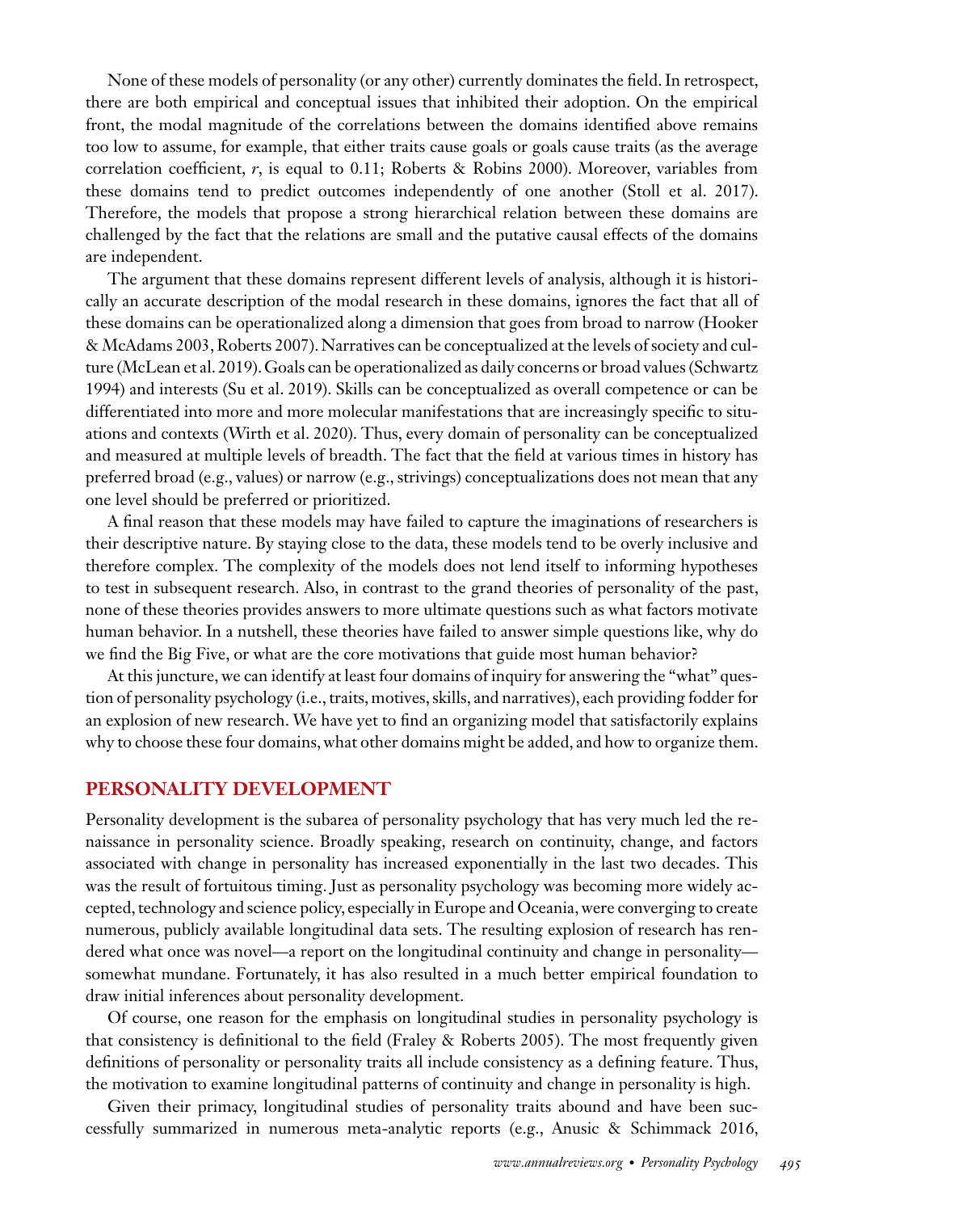Ardelt 2000, Bazana & Stelmack 2004, Ferguson 2010, Roberts & DelVecchio 2000, Roberts et al. 2006b, Schuerger et al. 1989). Based on these reviews, we now know that personality traits demonstrate moderate to high rank-order consistency (i.e., correlations between 0.40 and 0.60) over reasonably long periods of time (i.e., 4 to 10 years), and that the longer one tracks rank-order consistency, the lower consistency gets (e.g., Damian & Roberts 2015), but consistency seems to plateau above zero (Fraley & Roberts 2005). Personality traits increase in rank-order consistency with age, peaking sometime after age 25, with some evidence for decreases in very old age (Lucas & Donnellan 2011). In addition, rank-order consistency does not vary markedly across the Big Five traits, the assessment method (i.e., self-reports, observer ratings, and projective tests), or gender.

Research on the consistency of motives, skills, and narratives has been less systematic, but nonetheless it has produced dozens of studies. To the extent that vocational interests are exemplary constructs in the motivation domain, we know that they are actually more consistent than personality traits at a younger age (Low et al. 2005) and show similarly high levels of consistency over decades (Nye et al. 2020, Schultz et al. 2017). Though less often studied, other motivational constructs, such as major life goals (Atherton et al. 2021) and values (Dobewall & Aavik 2016, Vecchione et al. 2016), are as consistent as personality traits over comparable time intervals. Skills, at least in terms of the traditional measures of cognitive ability, appear to be more consistent than any other domain in personality (Deary et al. 2004, Tucker-Drob & Briley 2014), with estimates of consistency exceeding 0.80 for samples older than 20 years of age. Admittedly, and oddly, there has yet to be a systematic review of the consistency of the skill domain. Finally, the narrative domain, despite being cast as qualitatively less stable than, for example, personality traits, has shown varied levels of consistency. In some cases, the consistency demonstrated by narrative dimensions was indistinguishable from that of personality traits (McAdams et al. 2006), whereas in other cases the levels of continuity were much lower (Dunlop et al. 2016).

Given the definitional role consistency plays in the field of personality, these results provide unequivocal evidence that we find enough continuity across all ways of conceptualizing personality to support the core definitional assumption of the field. Some may mistakenly point to variability across moment-to-moment situations as challenging to the idea of personality, but this was never an assumption of personality psychology. No personality psychologist ever claimed that personality is defined by absolute cross-situational stability—for example, that extraverted people would talk the same amount at a bar or at a funeral. And, when examined both in the short and in the long run, researchers find, of course, that we shift our behavior from moment to moment but retain over time a strong, rank-order consistency in our behavior (Fleeson 2001). Empirically, the levels of continuity in personality constructs are high enough to warrant the conclusion that personality exists and persists.

Understanding personality development entails more than determining whether constructs are consistent. It also entails focusing on other types of continuity and change, including whether there are normative gains or losses with age (Roberts et al. 2008). The prevailing perspective on personality traits is that childhood and adolescence hold little significance for systematic gains and losses, whereas the transition to young adulthood is the crucible of personality trait change (e.g., Borghuis et al. 2017, Göllner et al. 2017, Mroczek & Spiro 2003, Roberts et al. 2006b). Meta-analytic estimates of longitudinal mean-level changes across the life course show significant change in all trait domains in young adulthood (Roberts et al. 2006). Social dominance (a subdomain of extraversion), agreeableness, conscientiousness, and emotional stability show steady increases through midlife. More recent cross-sectional (Lucas & Donnellan 2011) and longitudinal (Damian & Roberts 2015, Oltmanns et al. 2020, Vecchione et al. 2012) work has replicated this general pattern.

Not only do mean-level changes in abilities, motives, and narratives exist, but the fact that they develop differently than personality traits also highlights the fact that these domains are distinct.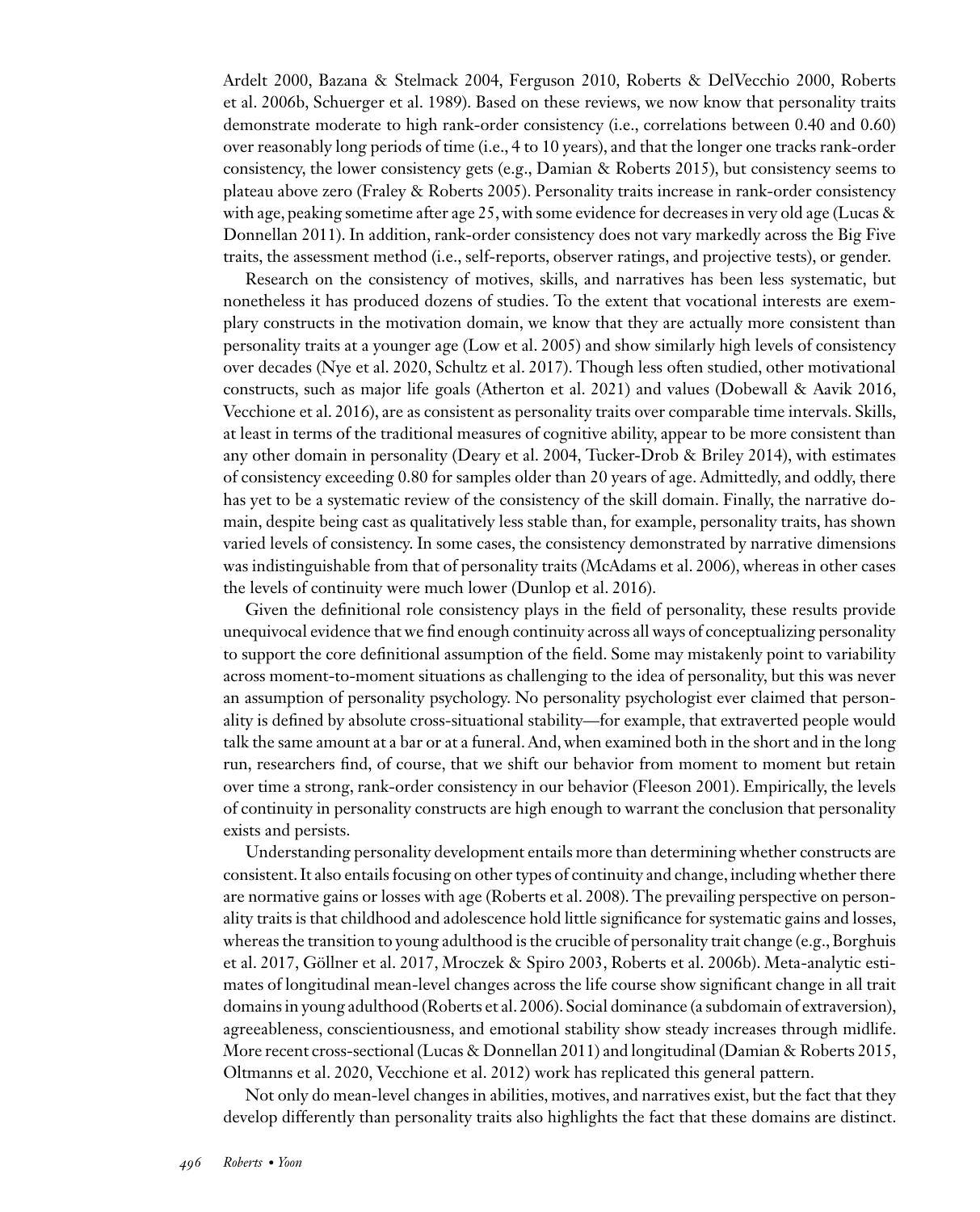It is known that cognitive abilities track a different path developmentally than personality traits. Fluid abilities tend to peak early in the life course and decline thereafter, whereas crystalized abilities tend to peak in midlife and then drop off (Schaie & Strother 1968). We know far less about longitudinal changes in social and emotional skills. Measures of motivation, when assessed as the importance or salience of a goal, show a very consistent pattern of no mean-level change or decrease across the life course (Atherton et al. 2021, Stoll et al. 2021). When measured as interests, motivation shows a more complex picture, possibly as a result of the smaller number of long-term studies in adulthood. Those that do exist show heterogeneous patterns, with some interest domains, like realistic and investigative interests, showing declines in young adulthood and increases later in life (Hoff et al. 2018). One of the few longitudinal studies of values found values such as universalism and conformity to be increasing in young adulthood and plateauing thereafter (Schultz et al. 2017).

Less is known about changes in narrative constructs, but there are some aging and longitudinal studies. It is assumed that personal narratives emerge in adolescence (Bohn & Berntsen 2013, Habermas & de Silveira 2008) and become more coherent with age. Consistent with that position, an aging study of narrative content found that narrative coherence increased with age, especially from adolescence to young adulthood (Köber et al. 2015). Redemptive content in narratives appeared to increase during college but to remain unchanging in midlife (Dunlop et al. 2016).

Of course, not everyone changes in the same direction or to the same degree; some people change less or more than their peers (e.g., De Fruyt et al. 2006). Moreover, some people show stability, as defined by long-term trajectories that are flat (or near flat) in functional form (Mroczek et al. 2021). Thus, a third way of examining personality development is to investigate individual differences in change (Mroczek 2014, Roberts & Mroczek 2008). There is robust evidence for the existence of individual-level change across the life course, even into old age (Graham et al. 2020, Schwaba & Bleidorn 2018).

One reason to focus on individual differences in personality change is that such an approach raises a most interesting question: Do life experiences cause people to develop in idiosyncratic ways? Most of the research on the relation between life experiences and individual differences in change focuses on experiences in relationships, work, and health. For example, achievement and work-related experiences have been linked to changes in personality traits across the life course. Children who increase their effort on homework show commensurate increases in conscientiousness (Göllner et al. 2017). Achieving more at work through attaining higher status is associated with increases in the social dominance facet of extraversion and sometimes in conscientiousnessrelated traits (Le et al. 2014, Roberts et al. 2003). Being more invested and committed to one's work is associated with increases in conscientiousness (Hudson et al. 2012). People who are called upon to be leaders at work increase more in extraversion (Wille et al. 2012). In addition, positive experiences at work are reliably associated with increases in emotional stability (Le et al. 2014, Scollon & Diener 2006, van Aken et al. 2006).

Marital and family experiences, too, are associated with changes in personality traits. For example, forming serious partnerships is associated with decreases in neuroticism and increases in conscientiousness and self-esteem (Lehnart et al. 2010). Similarly, men who get married or remarried in late middle age and old age tend to decrease in neuroticism over time (Mroczek & Spiro 2003). Genetically informed research supports the argument that marriage is a cause of personality trait change (Burt et al. 2010). Holding genetic confounds constant, getting married purportedly causes decreases in antisocial behavior, which is strongly associated with the domains of agreeableness and conscientiousness (Hopwood & Bleidorn 2018).

Other relationship experiences are also associated with personality trait change. Individuals who experience satisfying and fulfilling relationships become more emotionally stable and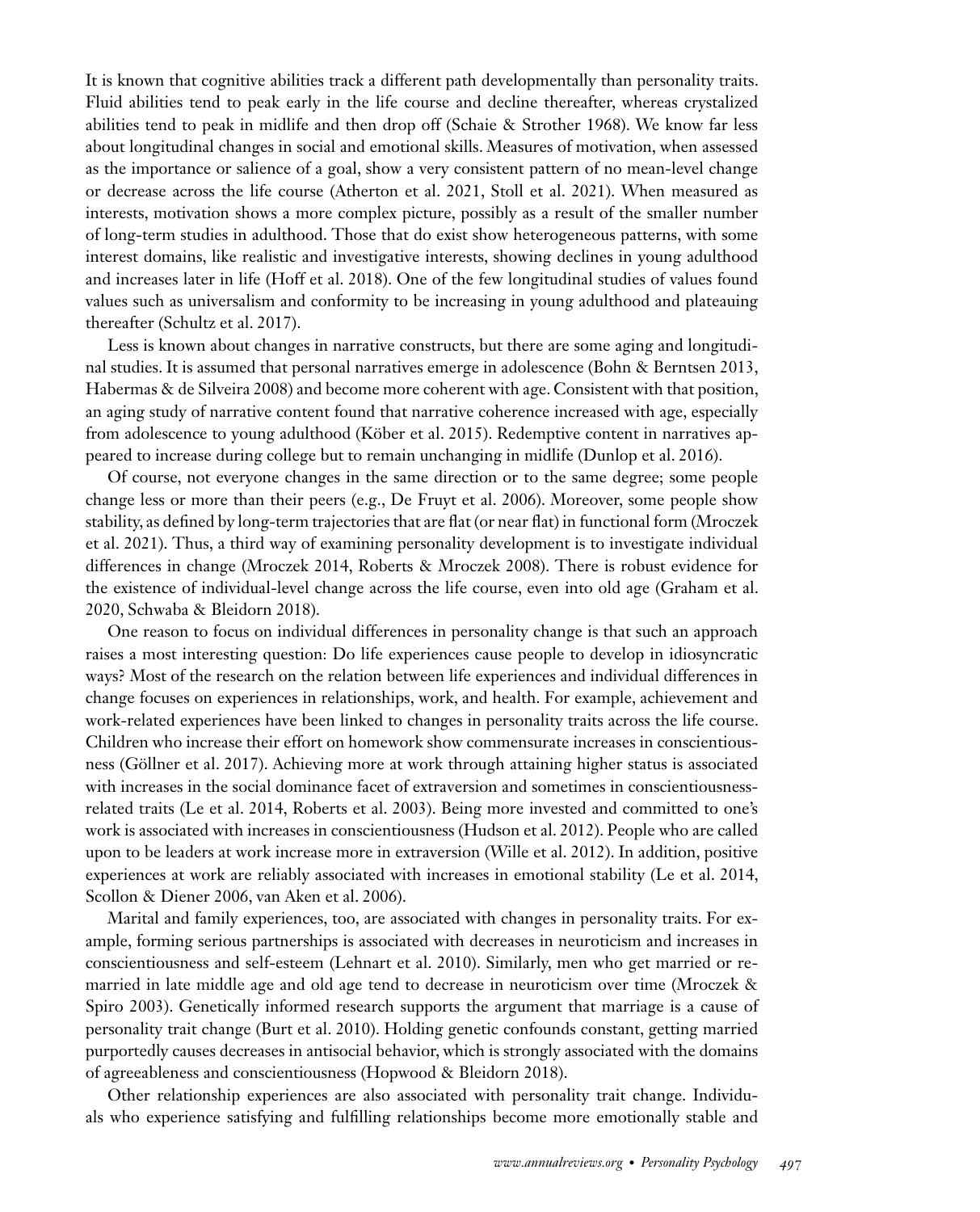conscientious (Lehnart & Neyer 2006, Robins et al. 2002, Scollon & Diener 2006). Negative relationship experiences, such as difficulties in one's sex life, are associated with increased neuroticism (Lüdtke et al. 2011). Receiving more support from family members during adolescence is associated with increases in agreeableness (Branje et al. 2004).

Negative life experiences in general, whether in aggregate or in particular, are also associated with increases in neuroticism (Laceulle et al. 2012, Lüdtke et al. 2011). Clinical issues are also associated with personality trait change or the lack of normative personality trait change. For example, continuing or increasing substance use and abuse are associated with failure to increase in conscientiousness and with decrease in emotional stability (Lee et al. 2015). Similarly, changes in mental health and depression are associated with decreases in most of the Big Five traits, emotional stability in particular (Chow & Roberts 2014). Clearly, when people have negative experiences, especially ones that play out over time, personality changes.

On a more positive note, travel abroad is associated with positive personality trait change. In one study, Germans who traveled to another country were more likely to increase in agreeableness and openness and decrease in neuroticism (Lüdtke et al. 2011). A second study of German sojourners (students who studied abroad) found strikingly similar results. Sojourners grew more agreeable and open, and less neurotic, the longer they stayed abroad (Zimmermann & Neyer 2013). These findings point to proactive measures people and institutions can take to foster positive developmental trends in students.

Whereas a disproportionate amount of research has focused on individual differences in trait change, a growing number of studies have focused on motives, skills, and narratives. They found, for example, that individuals who achieved life tasks related to relationships and work decreased more on goals related to family and work (Salmela-Aro et al. 2007). Greater fit between one's work environment and one's interest profile predicted changes in the corresponding interests (Nye et al. 2020), whereas losing one's job was associated with increases in enterprising interests (Schultz et al. 2017). The transition to parenthood was associated with changes in goals, in contrast with the findings of research on personality traits that showed little or no changes associated with becoming a parent (van Scheppingen et al. 2016). In particular, new mothers increased their goals related to family and health and decreased their achievement-related aspirations (Salmela-Aro et al. 2000). Going through cancer treatment was differentially related to changes in life goals, such that cancer patients decreased on achievement and leisure aspirations but remained unchanged on their health-related goals (Pinquart et al. 2007). Of course, changes in goals are also associated with changes in personality traits (Hudson et al. 2020). In particular, changes in economic goals were positively related to changes in extraversion, and changes in family goals were associated with changes in agreeableness (Atherton et al. 2021).

There has been less work on changes in cognitive ability and other skills, but there is evidence that experience does relate to individual differences in change in these domains, too. For example, a recent meta-analysis showed that participating in higher education was associated with increases in cognitive ability (Ritchie & Tucker-Drob 2018). Of course, because of the importance of declines in cognitive functioning in old age, much research has focused on factors that mitigate these normative losses. For example, maintaining better physical functioning in old age is associated with less cognitive decline (Tabbarah et al. 2002). Also, in old age, decline in physical functioning, especially in areas like visual and auditory functioning, is related to faster declines in cognitive functioning (Valentijn et al. 2005). Similarly, susceptibility to mental health issues, such as schizophrenia, is associated with faster declines in cognitive ability with age (McIntosh et al. 2013).

In addition to the increased number of longitudinal studies of personality traits, motives, and skills, there is now a good number of longitudinal studies examining individual differences in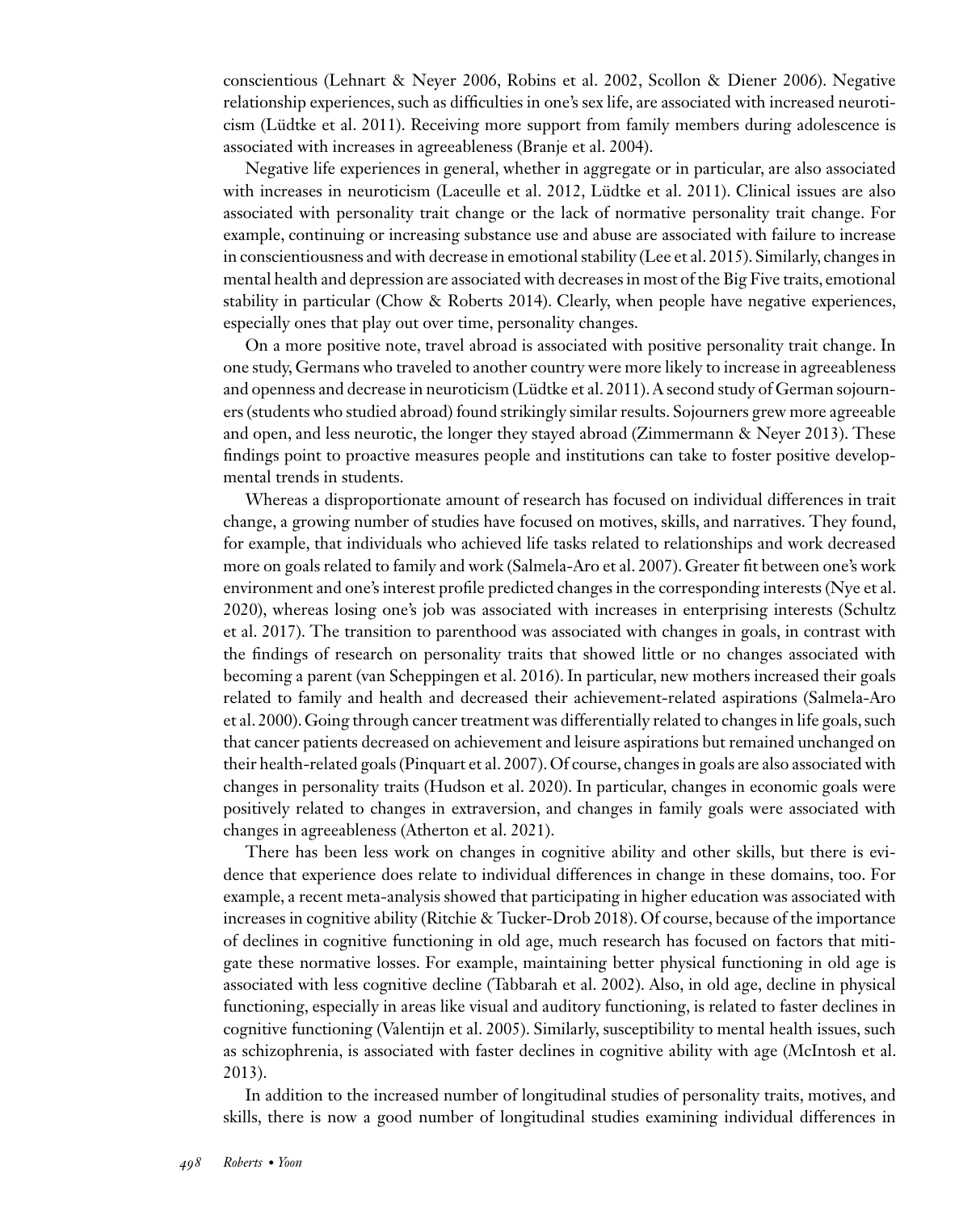narrative content over time. An examination of the factors associated with changes in redemptive and contamination themes over time found that changes in employment status were associated with decreases in redemptive content in narratives (Dunlop et al. 2016). In contrast, Köber et al. (2015) found that narrative coherence increased with age, but they failed to find anything that could help explain the increase in coherence. They found no relation between changes in narrative coherence and negative life experiences, confiding in others, or even an intervention intended to increase coherent thinking. Although studies examining individual differences in narrative change are less common, the few available to date seem to indicate that this aspect of personality is similar to traits, motives, and skills.

In sum, personality—be it conceptualized as traits, motives, skills, or narratives—is a developmental phenomenon. People show profound levels of continuity that are high enough to support the definitional nature of personality, but they also show maturational changes in all domains as well as individual differences in their personal trajectories and changes in response to life experiences. The combination of continuity and change can be confusing to some, given that the field has been dominated by theoretical models that pit one against the other. However, the clear message emerging from the voluminous longitudinal empirical database is that personality is consistent, changing, apparently responsive to experience, and a profoundly important foundation for understanding human nature. People are not rudderless ships battered by the winds of experience, nor are they cement jetties moving nowhere despite the ocean and the wind. Given the longstanding dominance of the two extremes represented by situationist and essentialist positions in all of psychology, one of the most important contributions of the last few decades of personality research is the longitudinal record showing that human nature occupies neither extreme.

#### **PERSONALITY PROCESS**

The question of process is a question about why and how: Why and how does someone who is conscientious live longer than those who are less conscientious? Why and how do people who are less neurotic have more stable and satisfying relationships? Why and how do those who are power motivated end up in leadership positions more often than others? And how do we leverage this sort of information to turn the gears of human nature toward productive ends?

The consideration of process goes to the core of the question of how some concept or construct of human nature actually affects a person's life and is therefore unambiguously an issue of causality. Of course, causality has been a challenging issue for personality psychology for two controversial reasons that appear to have been reconciled in the last two decades. First, for something to be considered causal, it has to be associated with outcomes that we care about at a magnitude that matters. Historically, personality psychology was criticized because of empirical findings that were mistakenly thought to be of smaller magnitude than in most other areas of psychology (Mischel 1968). The shared ethos was that personality traits and personality writ large lacked the levels of predictive validity that would make them matter.<sup>4</sup>

The perspective that personality was not an important predictor of important outcomes began to change because of industrial psychology, which concluded in the 1990s that personality traits

<sup>4</sup>Students of history will know that the personality correlation coefficient, *r*, was 0.30. The argument that this coefficient was low resulted from the fact that personality psychologists habitually reported effect sizes, whereas many other areas of psychology, especially in the 1960s, failed to report effect sizes at all. Personality psychology committed the sin of being too transparent. It is also the case that once the effects of these other areas were translated into the *r* metric, we found that most areas of psychology find coefficients lower than 0.30.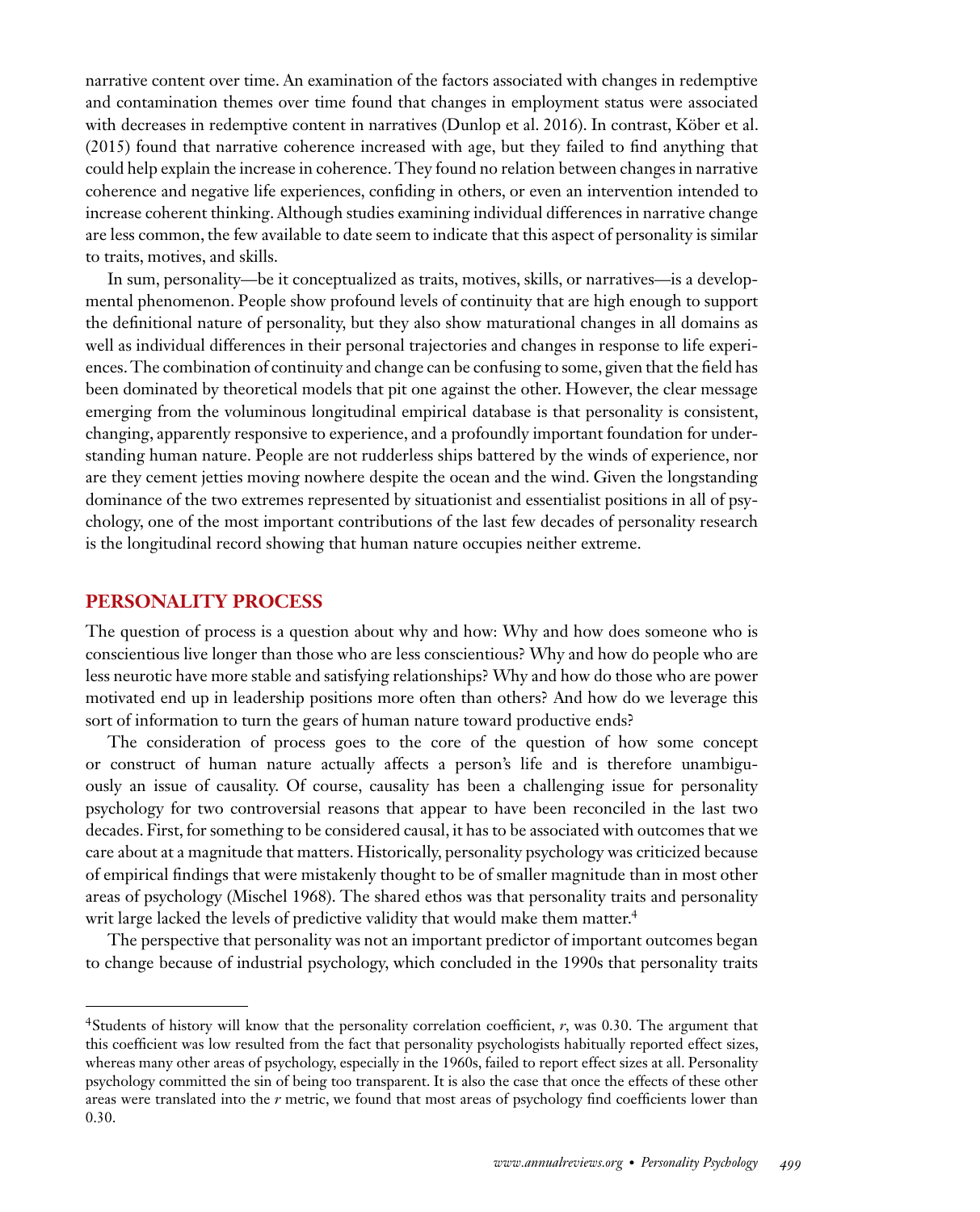did matter for outcomes like job performance (Barrick & Mount 1991) and job satisfaction ( Judge et al. 2002). What followed were a series of studies, reviews, and meta-analyses that rendered a very clear picture. Personality traits and other personality constructs predict many important life outcomes, such as work success, relationship outcomes, well-being, mental health, and physical health (Caspi et al. 2005, Ozer & Benet-Martinez 2006), and they often do so at levels equal to gold standard predictors such as cognitive ability and socioeconomic status (Roberts et al. 2007). Moreover, those predictive patterns tend to replicate at a far higher rate than many other findings in the psychological literature (Soto 2019).

The second condition for something to be considered mechanistic is that it can be manipulated or changed. Although it is still widely thought that personality is not changeable, recent research has roundly contradicted that notion. In a review of over 200 intervention studies, personality traits, and especially neuroticism, were found to be modifiable through clinical intervention, with the changes being on average half of a standard deviation over periods as short as 6 weeks (Roberts et al. 2017b). Moreover, changes that resulted from therapy not only happened quickly but also remained in place well after the patients left therapy. Subsequent research has shown that the other trait domains can also be changed through intervention even if the population or intervention is not clinical in nature (Stieger et al. 2021).

So, surprisingly, we are in a moment in which understanding how traits affect the day-to-day processes and accomplishments of life not only is warranted but also holds much more causal import than ever. There have been two dominant approaches to thinking about how personality acts mechanistically. The first is to assume that traits, being broad, cause narrower thoughts, feelings, and behaviors, and that these thoughts, feelings, and behaviors mediate the relation between a trait, motive, or skill and some outcome of interest (Baumert et al. 2017). The second approach relies on longitudinal methods whereby the process plays out over time (Wrzus & Roberts 2017). As the sheer amount of research that falls under these umbrellas is so large, we provide a few recent examples of this mechanistically focused research on relationships, achievement, well-being, and health.

With regard to relationships, questions of process have centered on personality features like social anxiety, extraversion, attachment, and relationship motives. These qualities appear to shape relationship outcomes right from the first encounter. For example, people who are more socially anxious tend to be less accurate about how they are perceived, which in turn contributes to being less liked at first encounter (Tissera et al. 2020). Specifically, people high in neuroticism tend to elevate their relationship partners, perceiving them as more positive than they are (Hannuschke et al. 2020). And, of course, these processes play out over time, with neuroticism being related to lower relationship satisfaction across different relationships (Robins et al. 2002) and thus to outcomes such as elevated rates of divorce (Solomon & Jackson 2014).

Motivation also plays an important role in influencing satisfaction with romantic partners. Research on approach and avoidance motivation (i.e., the tendencies to move toward rewards and away from punishments; Elliot & Church 1997) has shown that individuals high in approach motivation are more likely to be satisfied with their relationships, whereas individuals high in avoidance motivation are less satisfied with their relationships (Impett et al. 2010). High approach motivation is associated with more involvement in positive behaviors and events, such as special events, that could induce positive emotion and relationship outcomes. Avoidance motivation is problematic because it contributes to overreaction to negative events, which leads to lowered well-being (Elliot et al. 2006, Gable & Impett 2012). Relationship orientation is another motivational factor that positively predicts relationship satisfaction, because individuals high in relationship orientation tend to engage in behaviors that promote the persistence and health of the relationship (Hofmann et al. 2015).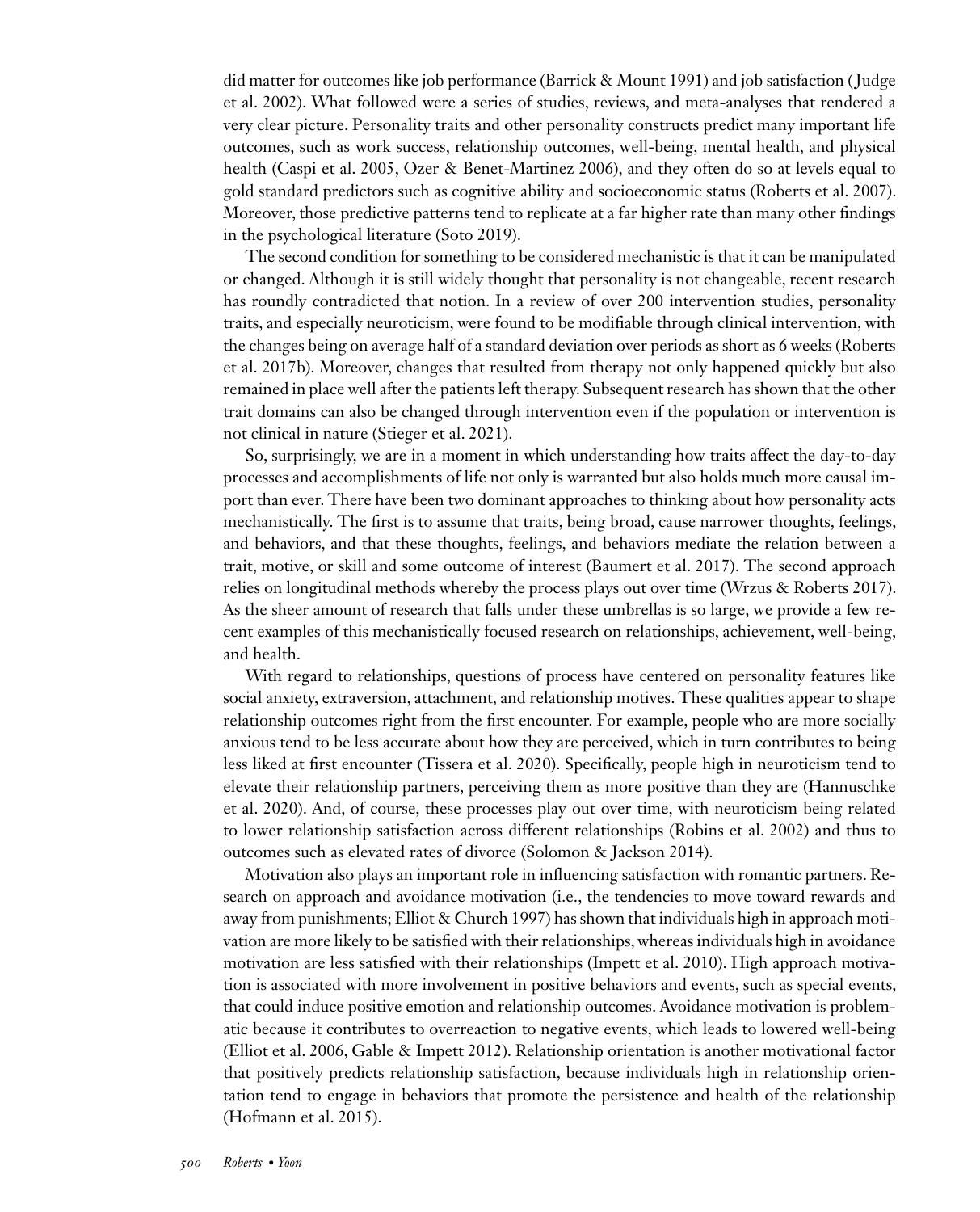Analogous research has focused on achievement and on how self-regulation affects outcomes like school and work performance. Self-regulatory factors like conscientiousness are now widely accepted as predictors of school grades (Noftle & Robins 2007, Poropat 2009). Process-oriented research has shown that this arises because of classroom behaviors. More conscientious students set more effective achievement goals and use more tenacious study habits, among other behaviors, which lead to better grades (Corker et al. 2012). Similarly, in the workplace, research has shown that personality traits, such as conscientiousness, indirectly predict work performance by influencing more proximal antecedents, such as motivational factors (Campbell & Wiernik 2015, Van Iddekinge et al. 2009).

Research does not always support the assumption that narrow behaviors are the mechanism through which broader constructs affect achievement. For example, self-regulation behaviors manifest in the moment tend to be unassociated with positive outcomes like goal attainment (Milyavskaya & Inzlicht 2017), in contrast with the uniformly positive outcomes associated with trait-level measures of self-control (Inzlicht et al. 2021). Moreover, self-control processes do not seem to account for some of the positive effects of global self-control (Hennecke et al. 2019). These discrepant findings beg the question of whether simpler, narrower versions of a global trait are measuring the same construct as the broad trait measure or whether the processes that explain the outcomes at different levels of analysis may be distinct.

Another common process question is why certain personality dimensions are predictive of wellbeing and mental health. It has been known for quite some time that people who are extraverted also report being happier (Costa & McCrae 1980). The process question in this regard is whether this correlation is an artifact that results from common method variance or is due to what extraverted people do. Follow-up research shows that extraversion leads to greater amounts of social interaction (Breil et al. 2019), which in turn contribute to greater well-being (Sun et al. 2019). Of course, there are numerous other potential mechanisms at play, such as social cognitive factors like reward sensitivity (Blain et al. 2019) or the way people perceive situations (Horstmann et al. 2021).

Similar process questions have become the focus of research linking personality to health outcomes, including mortality. Personality is now a widely accepted aspect of many different health models in which factors like personality traits are considered to be distal causes of more proximal process variables, such as health behaviors (Segerstrom 2019). Linkages to health behaviors are now common (Turiano et al. 2012), and cumulative findings show that emotional stability and conscientiousness are the primary personality traits contributing to better physical health. In terms of mechanistic research, the majority of efforts to date have tested mediators such as health behaviors that are key elements of most health behavior models. For example, smoking behavior mediates the association between neuroticism and mortality (Mroczek et al. 2009), and better cognitive functioning in old age mediates the relation between conscientiousness and mortality (Hill et al. 2011). Interestingly, as was the case for research on self-regulation, the typical mediating factors turn out to be not as explanatory as expected when attempting to understand the relation between factors like conscientiousness and morbidity or mortality (Segerstrom 2019). For example, even when controlling for multiple factors like cardiovascular disease and health behaviors, conscientiousness retains a direct link to Alzheimer's disease (Wilson et al. 2007).

Of course, the ultimate mechanistic inferences arise when change in personality is linked to subsequent outcomes. A few examples of these studies come from clinical psychology and economics. In clinical psychology, for example, studies have shown that changes in emotional stability predict clinical outcomes such as better treatment progress (Nguyen et al. 2020) or decreased probability of relapse (Tang et al. 2009) better than changes in depression do. Large-scale randomized controlled trials in economics have shown that interventions have long-lasting effects on personality dimensions (e.g., Kosse et al. 2020) and that these changes predict long-term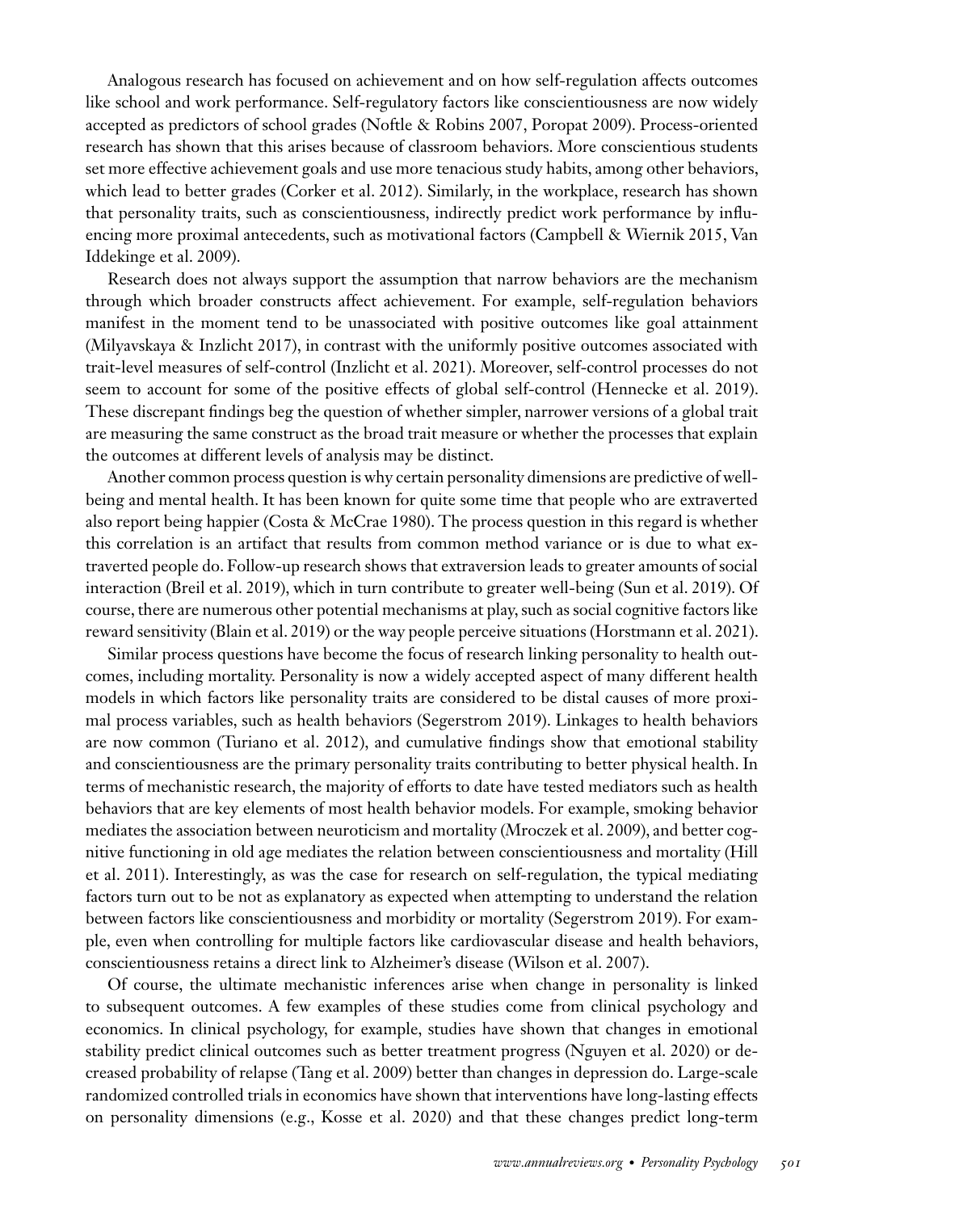outcomes such as improved economic standing (Heckman et al. 2013). These applied studies provide the strongest evidence to date that personality traits can be true mechanisms for improving the lives of individuals.

In sum, mechanistic research on personality has accelerated along with an increased appreciation for the facts that personality predicts important outcomes and that it can be changed. Although changing personality traits or other personality characteristics may be more challenging than changing narrow thoughts, feelings, and behaviors in lab experiments, it does have one distinct advantage. We already know that personality is related to important outcomes; therefore, changing personality could result in benefits for individuals. Though slow to come and slow in execution, the move to a mechanistic understanding of personality is a sign of the increasing relevance and importance of personality in public policy circles (e.g., Bleidorn et al. 2020).

#### **UNDERSTANDING INDIVIDUALS**

The ultimate task of personality psychology is to help us understand ourselves and others at an individual level. Since the originating writings of personality psychology by Allport (1937) and Murray (1938), personality psychologists have practiced the art of interpreting the personalities of individuals through the lenses of their preferred theoretical systems. The practice, codified with the term "personology" (Barresi & Juckes 1997), has typically served as a medium through which personality psychology has helped the world understand influential people in society. Early efforts, like many in psychology, were trained upon people like Adolf Hitler (Adorno et al. 1950) in an attempt to better understand who these leaders were and why they could perpetrate atrocities so effectively. The interpretation of these lives was taken up by many different psychologists reflecting the classic theoretical schools of personality psychology, including Freudian, Jungian, trait, and interpersonal psychology and more. Moreover, these interpretations were not limited to the most famous people, as authors took it upon themselves to interpret the lives and personalities of other characters in history (e.g., Allport 1965).

Although the practice of doing psychobiographies has never been a mainstream activity in personality psychology, it has continued at a steady pace over the decades until this day. In the most prominent recent examples of this practice, McAdams (2010, 2020) conducted personological analyses of two recent US presidents, George W. Bush and Donald Trump. These analyses are illuminating for many reasons, but foremost for highlighting the point made above that personality psychology needs to include multiple domains in order to be a comprehensive science of human nature and provide a coherent understanding of an individual.

Using the multiple domains of personality is exemplified nicely in McAdams's (2010) analysis of George W. Bush. As a youngster, Bush was gregarious and fun loving, with a remarkable skill for remembering people's names, making disarming jokes, and making people feel welcomed and accepted. When combined with his incuriousness (i.e., low openness), this could lead one to mistake him for a person with little leadership capacity. However, the intersection of his high extraversion and low openness, and his redemptive narrative of overcoming alcoholism, rendered Bush prepared to take action and be decisive in times of crisis, according to McAdams. With the events of 9/11 occurring during his first year as president, he did everything that was needed to take control and assert his vision on the United States and the world in the aftermath of the tragedy. His actions are best understood based on his personality traits, his motives, and his life story and on how they all combined to forge the actions he took as president.

With Trump, McAdams (2020) obviously focuses, in part, on narcissism. There appears to be strong consensus that Trump was a lodestar for narcissism (Lilienfeld et al. 2018). Preoccupation with power and success? Check. Believing to be unique? Check. Need for excessive admiration? Check. Go through the standard criteria for narcissism and Trump checks them all.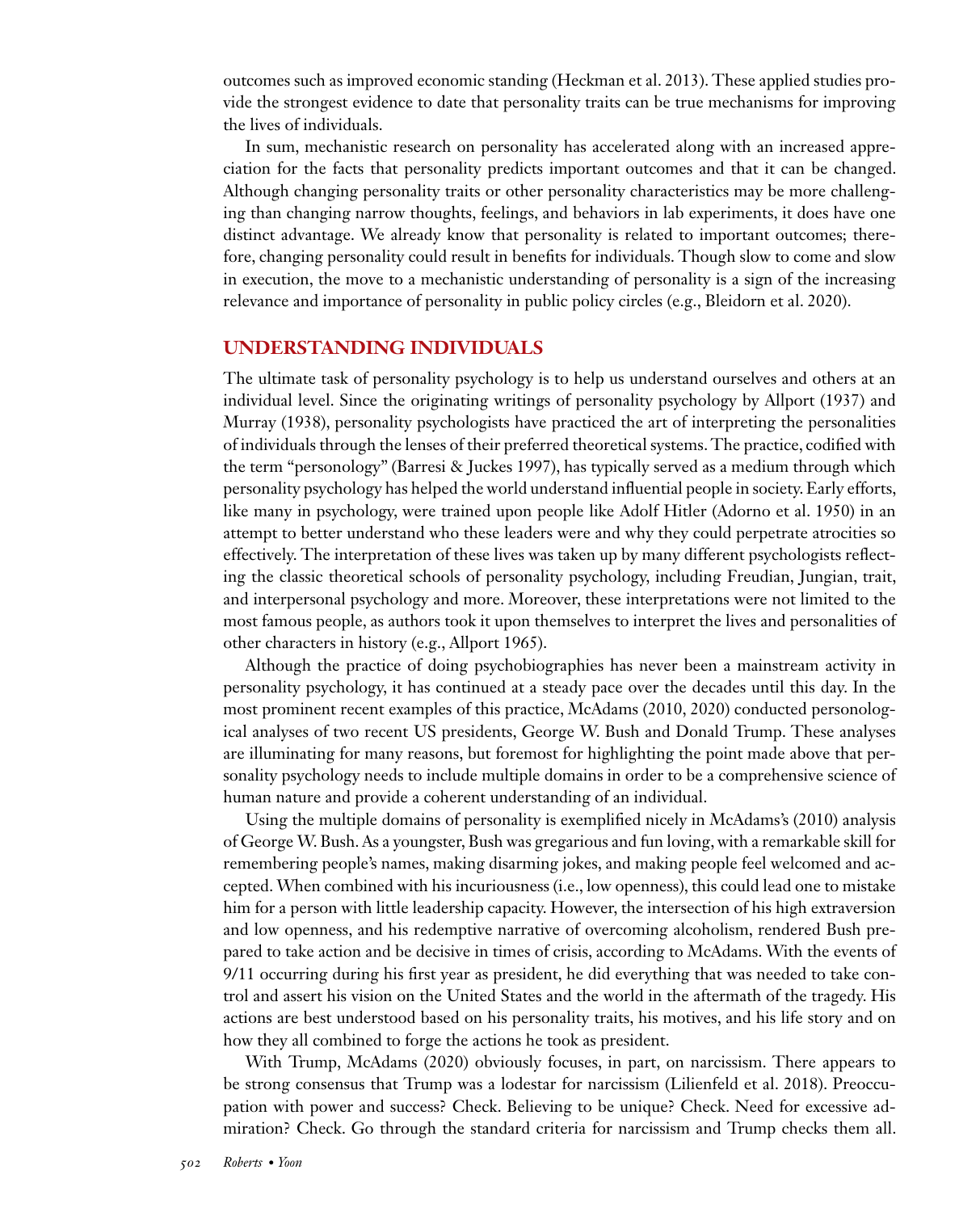McAdams (2020) reminds us that this is a syndrome because it is not reducible to a simple trait profile. Narcissists do score high on extraversion and low on agreeableness (Paulhus & Williams 2002), but that is insufficient to classify someone as narcissistic. This trait profile has to be combined with an unyielding motivation to be the center of attention and to consistently promote the self over others. One could be outgoing and unkind but be entirely focused on other people, for example. Without the motive to focus on the self, personality traits are an insufficient explanation for why someone might be narcissistic, including President Trump.

McAdams also points out that Trump is more complex than even the compilation of attributes associated with narcissism. From a narrative perspective, Trump was an empty vessel according to McAdams, possessing no clear narrative on which to find purchase. There was no linear story about Trump's experiences, the lessons learned, the insights gained by overcoming failure. Rather, Trump was the "episodic man," combining his insatiable narcissism with a seemingly continuous search for a battle he could win. Trump would even create battles when there were none to be found. And, each day, Trump did his best to win or be perceived as winning to then proclaim his excellence and his achievements, even if fictitious. The imperative for Trump was himself and whether at any moment he was garnering the respect and adoration he believed he deserved for being great. The continuous self-focus combined with the lack of historical narrative meant that Trump did not accumulate experience and use it like most people do; rather, he focused day-to-day on whether the spotlight was on him and whether the image revealed was a good one by his definition.

Of course, the nature of Trump's personality may be less important than how he wielded his personality during his tenure as president. Trump showed what some might describe as the power of personality during his four years as the US leader. Most pundits predicted that Trump's propensity for grandiosity, mendacity, and love of attention would be moderated by the demands that come with being president. Quite to the contrary, Trump appeared to yield no ground to the role of president. Instead, he bent the role, the institution, and the people around him to his will. If these people did not conform to his desires, they were simply jettisoned and demeaned. If a part of the institution did not fulfill his unquenchable thirst for validation, it was ignored. Trump entered his presidency obsessed with the optics of his inauguration and left the presidency obsessed with the optics of losing the election and lying about both in remarkably self-serving ways. In those cases, and all the cases in between, he was singularly focused on whether he was seen in a positive light and who saw him that way. On those who saw him positively he lavished his praise and attention, even if that undermined his political standing. For better or worse, Trump has helped personality psychology, as he provided an unambiguous example of the importance and effects it can have on a society.

These personological interpretations of two recent presidents provide examples of how personality psychology can be used to better understand individual lives or the whole person. They also highlight the fact that factors like personality traits do not operate in isolation. Truly understanding an individual necessitates a consideration of the entire constellation of individual attributes along with their social and historical context. It is impossible to explain an individual's behavior, be they the president or one's next-door neighbor, without considering multiple elements of their personality and how these attributes are organized within the person.

#### **BASIC RESEARCH ISSUES**

One of the typical recommendations we, and others, make at this stage is that the field should improve in some ways, with the pro forma recommendations to do a better job using multiple methods (Roberts et al. 2006a) and assessing "actual" behavior (Baumeister et al. 2007). We will refrain from reiterating these points because we believe they oversimplify the situation. Ever since Fiske went off on his own to study multiple modalities (Campbell & Fiske 1959), the field has known that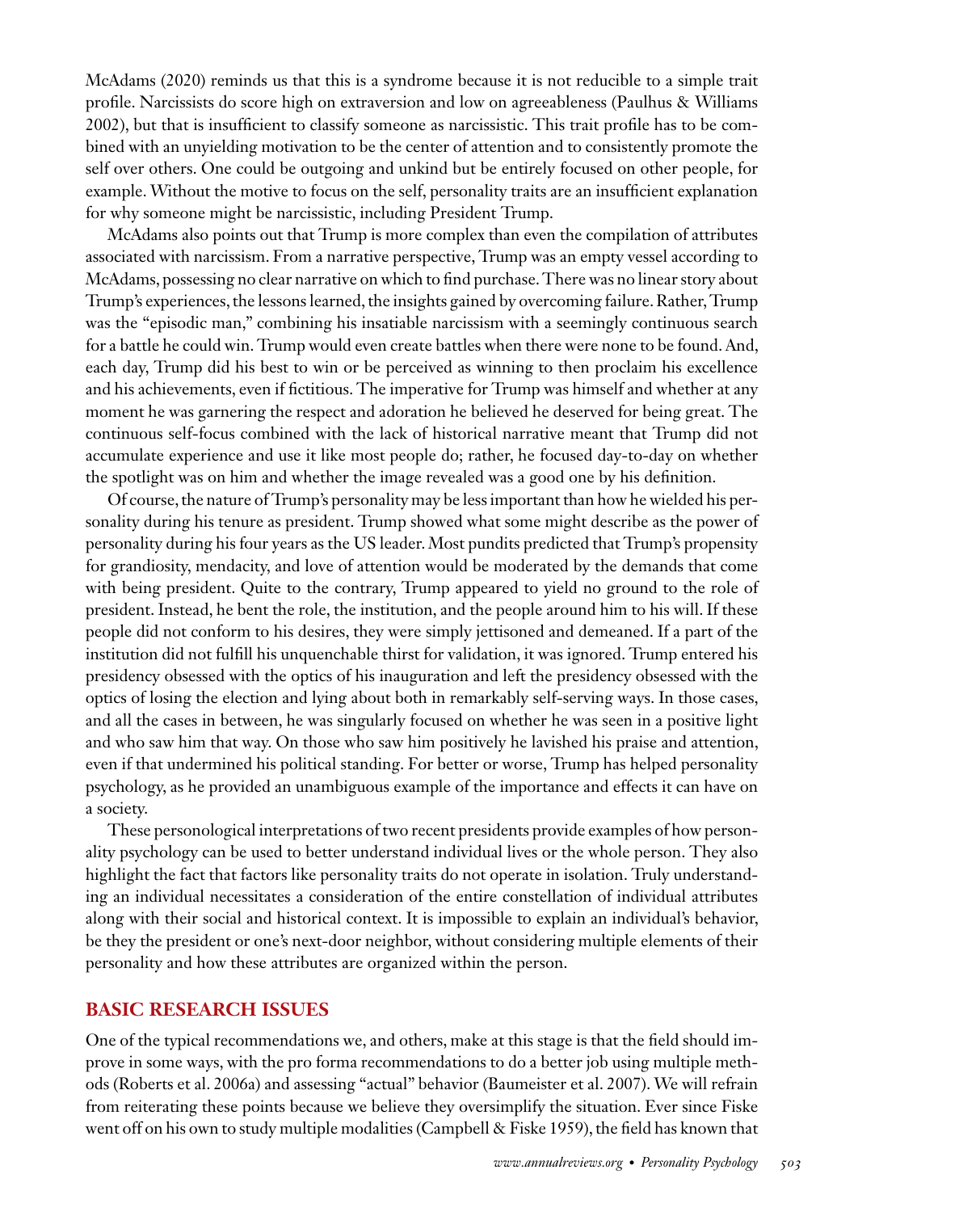employing multiple methods seldom brings clarity to any issue, as the chasms between different methodological assessments of constructs are too wide and deep to bridge (Fiske 1971). Likewise, actual behavior is often studied in fields employing personality psychology constructs (e.g., industrial, health, and clinical psychology) even if those in the guild of personality do not do so enough.

Rather, we'd like to recommend that the field invest instead in understanding its core constructs. As a field, personality psychology needs to do the hard work of trying to understand the phenomena of personality psychology better. Using multiple methods and studying behavior (as well as thought and emotion) come naturally when better understanding is the goal. Moreover, using new and innovative techniques—smartphones, computers, and apps (e.g., Bleidorn et al. 2020)—will naturally involve multiple methods and in-the-moment assessments of thoughts, feelings, and behaviors, all of which could lead to improvements in our understanding of personality, personality development, and how personality affects people's lives. In fact, we have even gone so far as to suggest that we abandon the traditional personality assessment approaches in favor of these more real-time methods, as our statistical models are more than adequate to estimate things like stable traits from the continuous stream of thoughts, feelings, and behaviors (Roberts 2018).

The fact that we have not focused on the biology or physiology of personality may look like a conspicuous omission. We have chosen to ignore biological issues related to personality psychology for three reasons. First, in our opinion, biological factors are more often correlates, rather than causes, of the phenotypes we study. Although it may be interesting to those motivated to investigate the neural correlates of narcissism, knowing which part of the brain lights up in an fMRI does us little good in understanding the effect of being accosted by a narcissistic supervisor. Second, everything we need to know about the construct of narcissism is contained in the phenotype. That one's supervisor is narcissistic and whether they will change is what one needs to know, not whether they have a certain biochemical marker of narcissism. If, as many assume, some unchanging biological factor causes a trait like narcissism to remain fixed, we should see that fixedness in the phenotype and study it with impunity without ever conducting an fMRI scan or drawing our participants' blood. Moreover, according to evolutionary biologists, evolution does not act on the biological substrate but acts on the phenotype (West-Eberhard 2003). A phenotype like extraversion or narcissism can be ascertained without fancy or expensive equipment. Furthermore, in the ultimate irony, the biomarker for any phenotype is wholly dependent on the measure of that phenotype, which is typically left to the psychologist, not the biologist. Third, the emphasis on biology has come at the expense of our ability to understand the constructs of personality psychology and, in turn, human nature. The majority of research conducted on the biological underpinnings of personality, whether using genetic polymorphisms or using neuroimaging, has been conducted using remarkably uninformative designs (Button et al. 2013, Chabris et al. 2012). We have literally wasted millions and millions of dollars pursuing underpowered, uninformative research out of a misplaced wish to find a biological root to our phenotypes, and we have done so to the detriment of better investments in measuring and understanding the phenomena of personality psychology. If only a quarter of the funds dedicated to these biological causes of personality had been invested instead on improving the assessment and understanding of the core constructs of the field, there would likely have been innumerable advances for psychological science.

Finally, the discovery of personality psychology by policy makers creates interesting choices and opportunities for the field (Kankaraš & Suarez-Alvarez 2019). Historically, personality psychology has not focused on applied issues, being proudly iconoclastic and hostile to having some form of utility and beholden to the ideal of being a basic science. Despite the field's best efforts to remain a basic science, others have discovered its utility and are making a compelling case for applied research in personality science. In particular, clinical science and economics have come to understand that personality is robustly linked to important outcomes for the self and society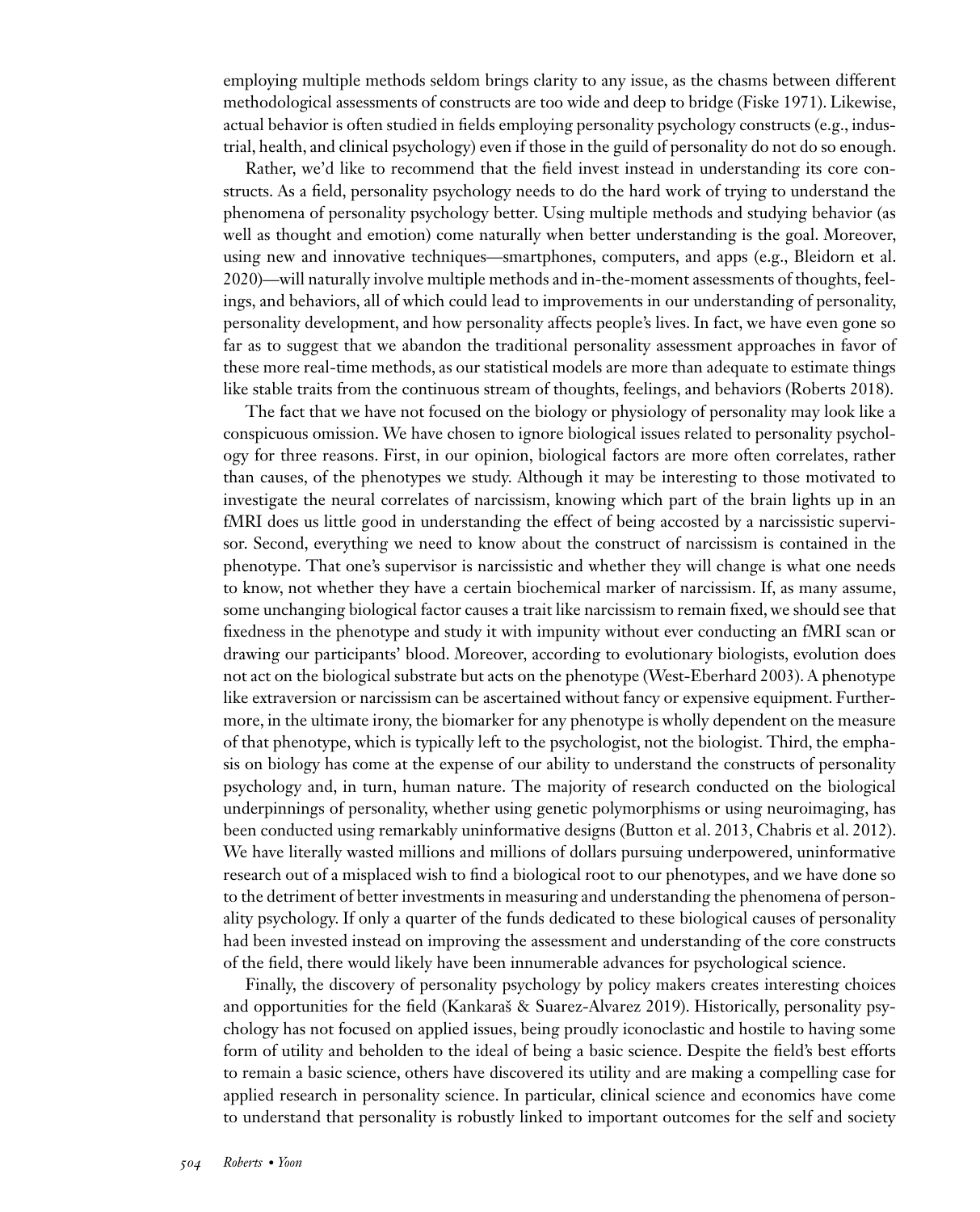(Cuijpers et al. 2010). More importantly, especially from a policy standpoint, personality changes not only happen but also predict important life outcomes, such as job attainment and income (Hoff et al. 2021). Moreover, personality is changeable (Stieger et al. 2021), which leads to the conclusion that it is a viable target for intervention (Bleidorn et al. 2020). Finally, although some have ethical reservations about the idea of changing personality (English & Carstensen 2014), it is often the case that when we seek to change ourselves or others, our goal is, at the very least, a personality-like change (Roberts et al. 2017a).We do not seek out therapists just to get back on our feet. We'd like to stay on our feet for good. We do not hope our supervisor's leadership training fails to last beyond the retreat. Thus, the push toward policy relevance invites a new, albeit challenging, research agenda focused on how to change personality, how to make the change last, and how to make sure the change results in consequences we want and avoids unforeseen side effects.

Of course, basic science is ideally done in the service of testing theories. Personality science gave up on grand theories, and maybe it is time the field revisits the question of grand theories. Psychology as a whole, and personality psychology in particular, has backed away from grand theories since the latter half of the twentieth century. In terms of producing replicable robust science, the move away from grand theories was seemingly a good one. The unintended consequence of this move appears to be a balkanization of psychology and personality psychology into minor subfields that focus on incommensurate issues and constructs. Although this balkanization is good for the deep dives into particular issues, the net result is a dispersed field with little harmony in its efforts or conclusions. Of course, there is an inescapable fact: There is only one true version of human nature lurking behind all of our scientific efforts. In our current approach to science, we act as if there were as many versions of human nature as there are research questions to ask. In contrast, if we could achieve a widely accepted grand theory of personality and thus human nature, many of the rifts in the field could be reconciled. Although it might be naive to assume that this can be done, it is also a fact that in the absence of creating these grand theories, we will not realize the potential our science can provide.

#### **INSTITUTIONAL ISSUES**

In many ways, these are halcyon days for personality science. No longer shackled with the burdens of the person-situation debate, blessed with reams of data from ongoing longitudinal studies, and enjoying a well-deserved reputation for conducting more replicable science (Soto 2019), the field would be expected to be on the rise, as evidenced in this review. When considering the creation of the Association for Research in Personality in the United States, the robust and positive relation of that group with its European counterparts (e.g., the European Association for Personality Psychology), and the burgeoning appreciation for personality science by other fields—such as clinical, industrial, and health psychology as well as economics (Borghans et al. 2008) and political science (Mondak & Halperin 2008)—one would assume the field's future is bright.

However, some institutional issues continue to be potential barriers to the future health of the field. One of the conspicuous features of the personality renaissance is that it has happened more in Europe than in the United States. It is fair to ask why. The most salient difference is that personality psychology in Europe is not typically aligned with or housed within social psychology, as it is in the United States. European personality psychologists are more often independent and are aligned with fields like developmental, clinical, or quantitative psychology, where the alliance is more mutualistic and appreciative (e.g., Rauthmann 2020). These groups often use similar methods and share assumptions about human nature. A lot can be said for being housed with guilds that find your work intrinsically valuable, and this appears to have benefited European personality psychology greatly.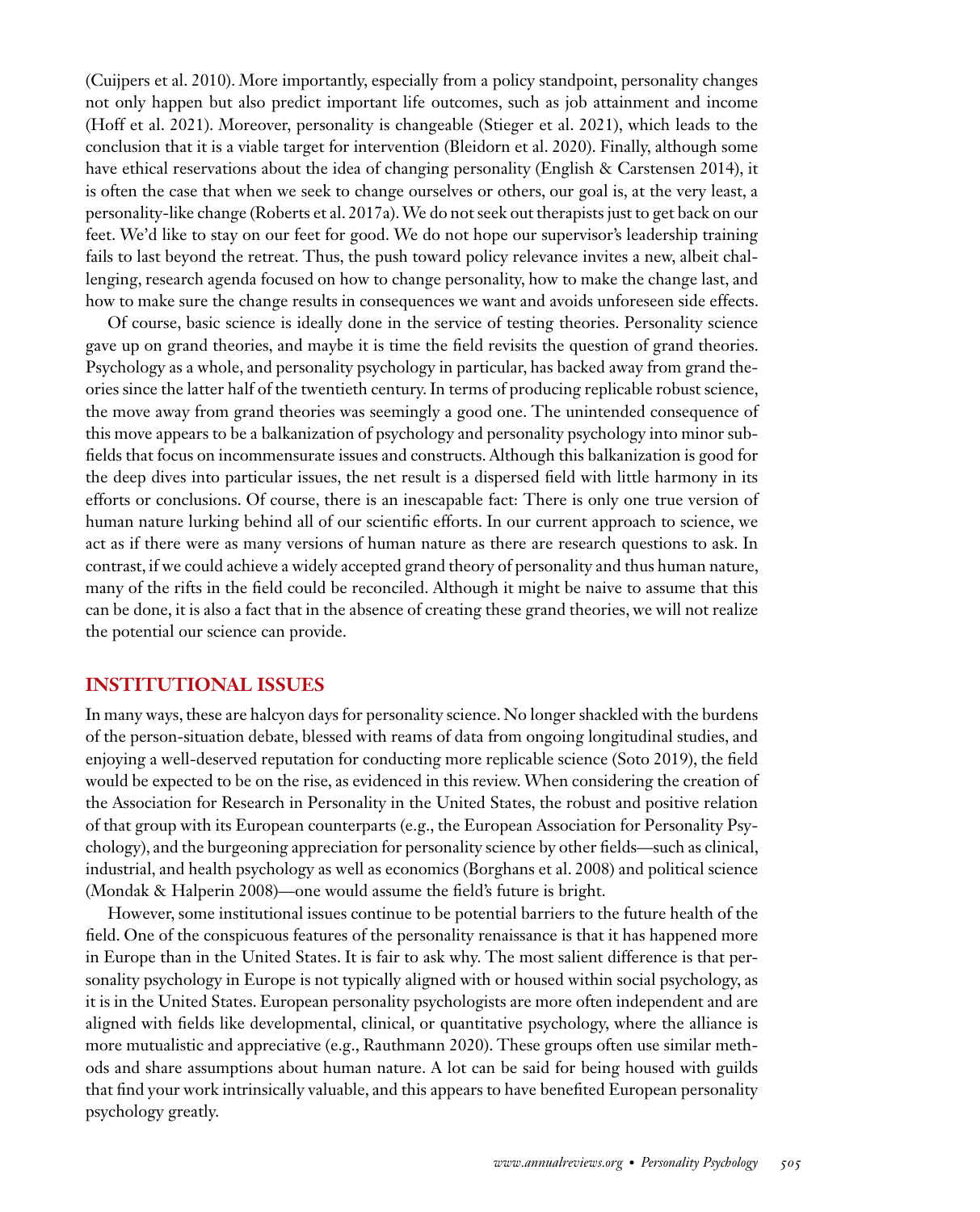In contrast, since the creation of Division 8: Social and Personality Psychology within the American Psychological Association, US-based social and personality psychologists have been housed together in one organization. This marriage of social and personality psychology reflects the idealistic vision offered by early-twentieth-century psychologists like Gordon Allport, who believed that a proper understanding of human behavior would entail both perspectives (Tracy et al. 2009). While the idea is noble, the execution has not lived up to that lofty vision.

One reason for the failure to live up to this ideal is the history of social and personality psychology in the United States. The person-situation debate that emerged in the 1970s was essentially a battle between a social psychology vision of human nature positing that the cause is in the situation and a personality-based vision of human nature positing that people bring significant and entrenched individual differences to every situation. Functionally and structurally, the personsituation debate was won by the situationists, in that the field turned toward social psychology during the last half of the twentieth century for simple but profoundly important decisions such as whom to hire in an academic position. Programs that used to house personality psychologists stopped doing so, and the number of positions open to personality scientists declined in a commensurate fashion. Given the slow turnover of the academic system, these historical decisions reverberate for many generations, such that personality psychology is quite the minority partner in the social and personality relationship even to this day.

This divided history is coupled to methodological value systems that are also, unfortunately and unnecessarily, seen as being in opposition to one another. As many social psychologists note, social psychology is unashamedly an experimental enterprise focused on the causes of behavior (Fiske 2016). Aside from the provocative new intervention research on personality noted above, personality psychologists largely use observational methods to study phenomena that cannot be manipulated. In the inimical words of Baumeister (2016), the result is a field that is notably stodgy and boring, at least in contrast to the exciting, risky experimental research traditionally offered up by social psychology.

The functional result of the historical divisions and value differences just described is that there are only three independent personality science PhD programs in the United States and no personality psychologists at many of the most esteemed US psychology programs (Lanning 2017). In fact, a significant proportion of personality scientists were not hired with the title of personality psychologist but were rather hired as methodologists or quantitative psychologists. So, despite the heartening revitalization of personality psychology over the last two decades, the future of the field is less clear. In the United States, we lack a healthy set of doctoral programs staffed and motivated to study personality psychology. There are few jobs for doctoral students, and hiring decisions in social/personality programs err in the direction of social psychology.

It is impossible not to see the irony and missed opportunity that have resulted from the structural disparities between social and personality psychology while writing these words in the midst of a pandemic and at the end of the Trump administration. In the middle of the twentieth century, social and personality psychologists went their separate ways to understand fascism and the appeal of authoritarian leaders. Instead of bringing the resulting insights together to form a comprehensive understanding of both leaders and their followers, they used the findings to uphold unintegrated arguments about the power of the situation or the prominence of personality. The Asch conformity studies and the Milgram experiments were used to show the power of the situation, and even now are used to argue against personality interpretations of abhorrent behavior (Zimbardo 2007). Conversely, fascinating personological interpretations of Trump's personality tend to not integrate situational forces or effects.

Like the twentieth century, the twenty-first century is faced with a rise in fascist and authoritarian leaders and values across the globe. It appears that social and personality psychologists do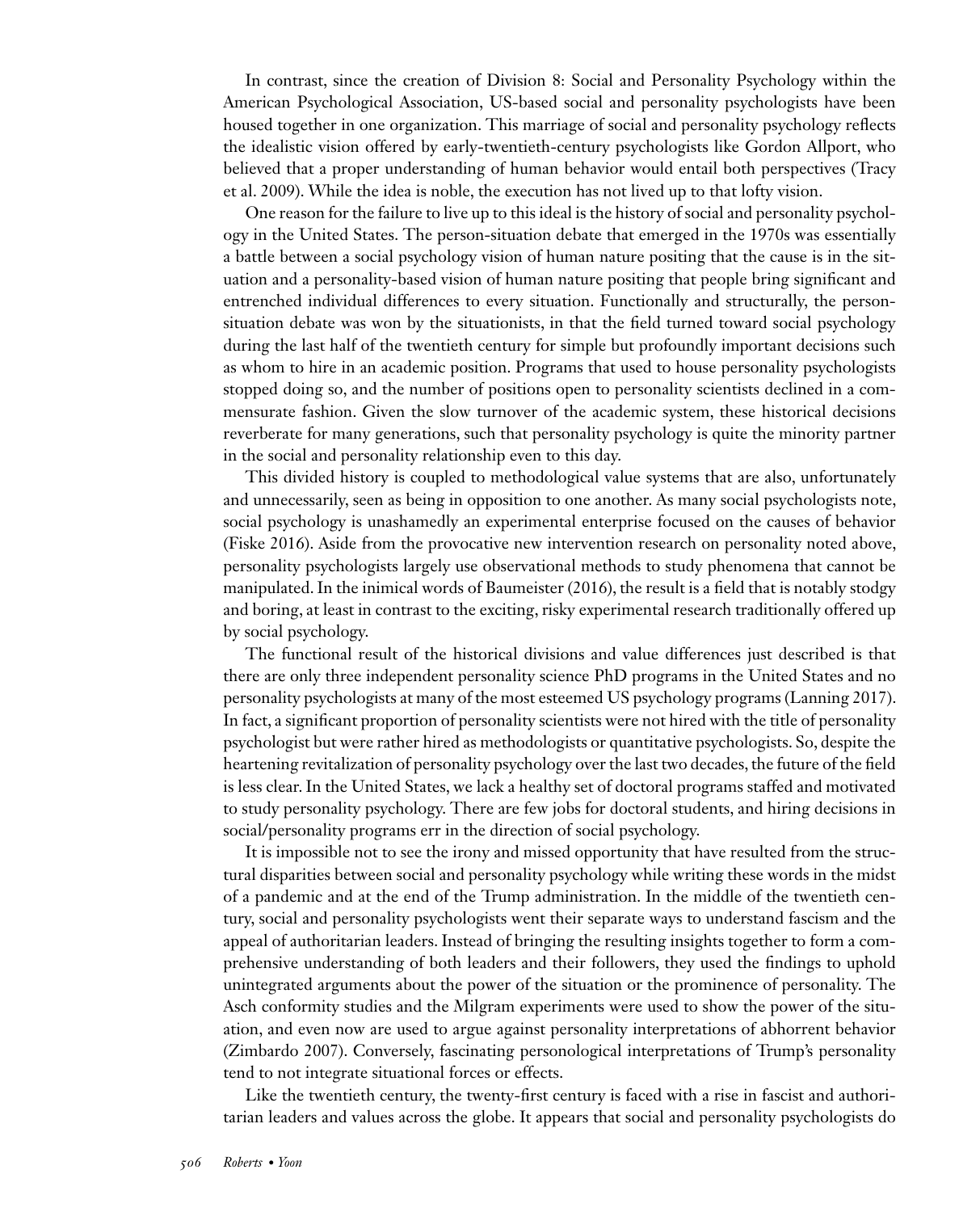not have a ready answer that integrates their independent and differing world views on the topic. If the Trump presidency was an undeniable example of the importance of personality, it was also an unequivocal clarion call for an integrated understanding of both personality and social forces. The reality is that the Trump presidency was one of the most incredibly powerful situations faced by US citizens in history. And the situation in this case was caused, in no uncertain terms, by Trump's personality. Moreover, the effect of Trump's personality was felt in almost bimodal ways depending on individual differences in traits, motives, skills, and narrative identities (e.g., Clayton et al. 2019, Garrison et al. 2018). Some were enthralled by his style, while others were distressed. Like the pandemic that followed, the Trump presidency showed in immediate and stark relief the importance of both person and situation to the understanding and amelioration of societies across the globe. Going forward, we hope that social and personality psychology will come together to better approximate Allport's lofty vision so that society is better prepared to handle these episodes.

#### **CONCLUSION**

We conclude with apologies to the domains of personality psychology that we have not covered in this review. In most cases, our omission is not a sign of contempt but is due to prioritizing because of limited space. The field deserves a book-length review. Topics such as person perception (Funder 2012), well-being and happiness (Diener et al. 2003, Lucas 2007), attachment (Fraley 2019), evolution and personality (Nettle 2006), behavioral genetics of personality (Briley et al. 2018), self-dimensions (Lodi-Smith & DeMarree 2018, Robins et al. 2001), machine learning and personality (Bleidorn & Hopwood 2019), and personality psychology's interface with other areas—such as clinical (Hopwood et al. 2012), industrial (Oswald & Hough 2010), and health (Graham et al. 2017, Hampson 2012, Segerstrom 2019) psychology—clearly deserve coverage and attention.

To conclude, personality psychology has grown up, it seems, and like a teenager it appears ready to leave home and be on its own. The field has established robust empirical edifices that are replicable and can and should inform any emerging theoretical understandings of human nature. The answers to the four basic questions posed at the beginning of this review are far from being complete, but they are richer and more satisfying than at any other time in the history of the field. We hope that the future holds more mutual and respectful conversations with other areas of psychology as well as other fields that may contribute to improving psychological science in general and personality science in particular.

#### **DISCLOSURE STATEMENT**

The authors are not aware of any affiliations, memberships, funding, or financial holdings that might be perceived as affecting the objectivity of this review.

#### **ACKNOWLEDGMENTS**

We would like to thank Brent Donnellan, Simine Vazire, Jennifer Lodi-Smith, Patrick Hill, Daniel Mroczek, Julia Briskin, Daniel Briley, Will Dunlop, Suzanne Segerstrom, and R. Christopher Fraley for prior feedback on the manuscript. These individuals are in no way responsible for any oversights, gaffes, or perceived mischaracterizations that may still be included.

#### **LITERATURE CITED**

Abrahams L, Pancorbo G, Primi R, Santos D, Kyllonen P, et al. 2019. Social-emotional skill assessment in children and adolescents: advances and challenges in personality, clinical, and educational contexts. *Psychol. Assess.* 31:460–73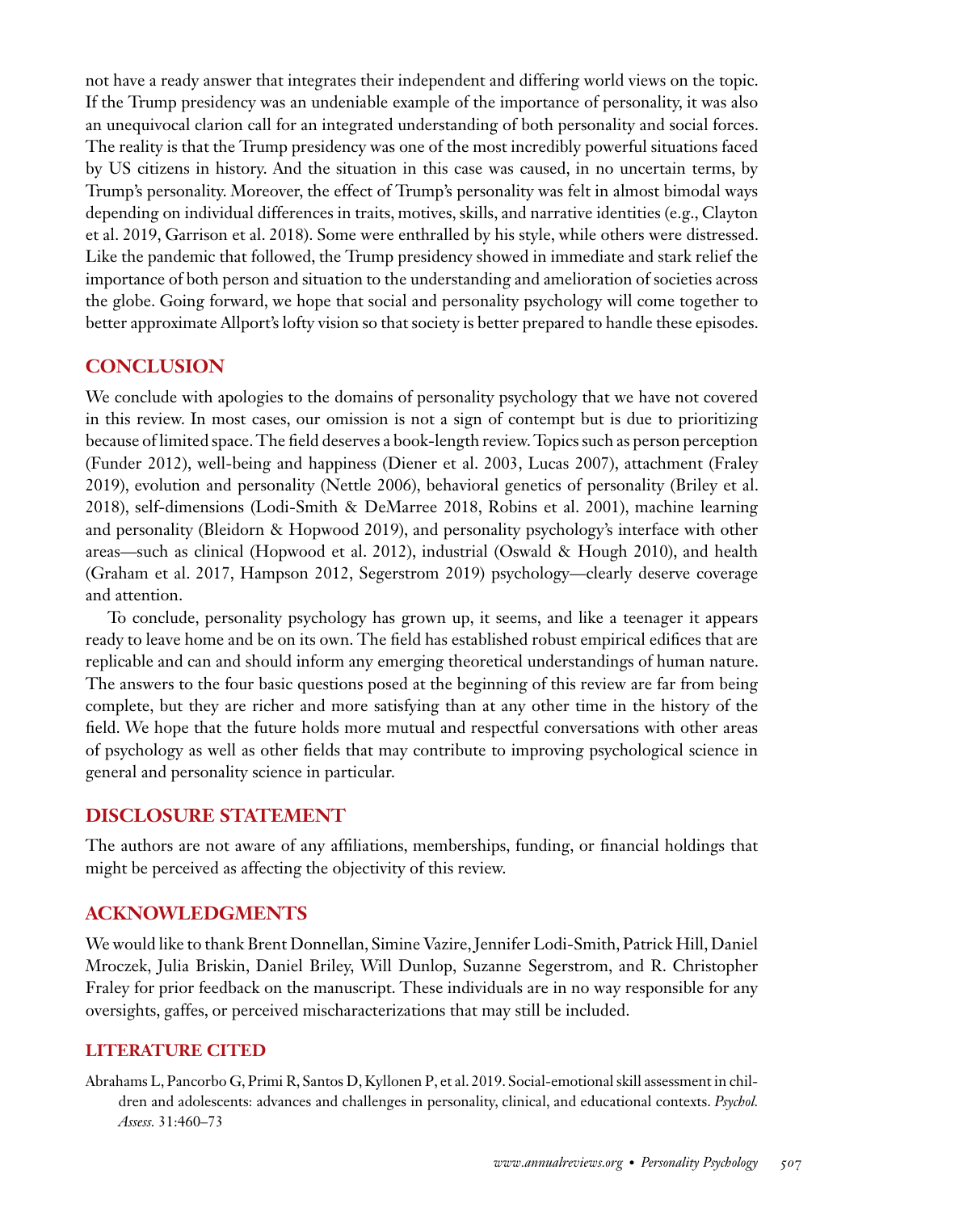- Adler JM. 2012. Living into the story: agency and coherence in a longitudinal study of narrative identity development and mental health over the course of psychotherapy. *J*. *Pers*. *Soc*. *Psychol*. 102(2):367–89
- Adler JM, Dunlop WL, Fivush R, Lilgendahl JP, Lodi-Smith J, et al. 2017. Research methods for studying narrative identity: a primer. *Soc. Psychol. Pers. Sci.* 8:519–27
- Adler JM, Lodi-Smith J, Philippe FL, Houle I. 2016. The incremental validity of narrative identity in predicting well-being: a review of the field and recommendations for the future. *Pers. Soc. Psychol. Rev.* 20:142–75
- Adler JM, Turner AF, Brookshier KM, Monahan C, Walder-Biesanz I, et al. 2015. Variation in narrative identity is associated with trajectories of mental health over several years. *J*. *Pers*. *Soc*. *Psychol*. 108:476–96
- Adorno T, Frenkel-Brenswik E, Levinson DJ, Sanford RN. 1950. *The Authoritarian Personality: Studies in Prejudice*. New York: Harper & Row
- Allport GW. 1937. *Personality: A Psychological Interpretation*. New York: Holt
- Allport GW. 1965. *Letters from Jenny*. New York: Harcourt Brace Jovanovich
- Anusic I, Schimmack U. 2016. Stability and change of personality traits, self-esteem, and well-being: introducing the meta-analytic stability and change model of retest correlations. *J*. *Pers*. *Soc*. *Psychol*. 110:766–81
- Ardelt M. 2000. Still stable after all these years? Personality stability theory revisited. *Soc. Psychol. Q.* 63:391– 405
- Ashton MC, Lee K. 2020. Objections to the HEXACO model of personality structure—and why those objections fail. *Eur. J. Pers.* 34:492–510
- Atherton OE, Grijalva E, Roberts BW, Robins RW. 2021. Stability and change in personality traits and major life goals from college to midlife. *Pers. Soc. Psychol. Bull.* 47(5):841–58
- Barresi J, Juckes TJ. 1997. Personology and the narrative interpretation of lives. *J. Pers.* 65(3):693–719
- Barrick MR, Mount MK. 1991. The Big Five personality dimensions and job performance: a meta-analysis. *Pers. Psychol.* 44(1):1–26
- Baumeister RF. 2016. Charting the future of social psychology on stormy seas: winners, losers, and recommendations. *J. Exp. Soc. Psychol.* 66:153–58
- Baumeister RF, Vohs KD, Funder DC. 2007. Psychology as the science of self-reports and finger movements: Whatever happened to actual behavior? *Perspect. Psychol. Sci.* 2(4):396–403
- Baumert A, Schmitt M, Perugini M, Johnson W, Blum G, et al. 2017. Integrating personality structure, personality process, and personality development. *Eur. J. Pers.* 31(5):503–28
- Bazana PG, Stelmack RM. 2004. Stability of personality across the life span: a meta-analysis. In *On the Psychobiology of Personality*, ed. R Stelmack, pp. 113–44. New York: Elsevier
- Blain SD, Sassenberg TA, Xi M, Zhao D, DeYoung CG. 2019. Extraversion but not depression predicts implicit reward sensitivity: revisiting the measurement of anhedonic phenotypes. PsyArXiv, Dec. 19. **https://doi. org/10.31234/osf.io/vzt6d**
- Bleidorn W, Hopwood CJ. 2019. Using machine learning to advance personality assessment and theory. *Pers. Soc. Psychol. Rev.* 23(2):190–203
- Bleidorn W, Hopwood CJ, Back MD, Denissen JJ, Hennecke M, et al. 2020. Longitudinal experience-wide association studies—a framework for studying personality change. *Eur. J. Pers.* 34(3):285–300
- Bohn A, Berntsen D. 2013. The future is bright and predictable: the development of prospective life stories across childhood and adolescence. *Dev*. *Psychol*. 49(7):1232–41
- Borghans L, Duckworth AL, Heckman JJ, Ter Weel B. 2008. The economics and psychology of personality traits. *J. Hum. Resourc.* 43(4):972–1059
- Borghuis J, Denissen JJ, Oberski D, Sijtsma K, Meeus WH, et al. 2017. Big Five personality stability, change, and codevelopment across adolescence and early adulthood. *J*. *Pers*. *Soc*. *Psychol*. 113(4):641–57
- Branje SJ, Van Lieshout CF, Van Aken MA, Haselager GJ. 2004. Perceived support in sibling relationships and adolescent adjustment. *J. Child Psychol. Psychiatry* 45(8):1385–96
- Breil SM, Geukes K, Wilson RE, Nestler S, Vazire S, et al. 2019. Zooming into real-life extraversion—how personality and situation shape sociability in social interactions. *Collabra Psychol*. 5(1):7
- Briley DA, Livengood J, Derringer J. 2018. Behaviour genetic frameworks of causal reasoning for personality psychology. *Eur. J. Pers.* 32(3):202–20
- Burt SA, Donnellan MB, Humbad MN, Hicks BM, McGue M, Iacono WG. 2010. Does marriage inhibit antisocial behavior? An examination of selection versus causation via a longitudinal twin design. *Arch*. *Gen. Psychiatry* 67(12):1309–15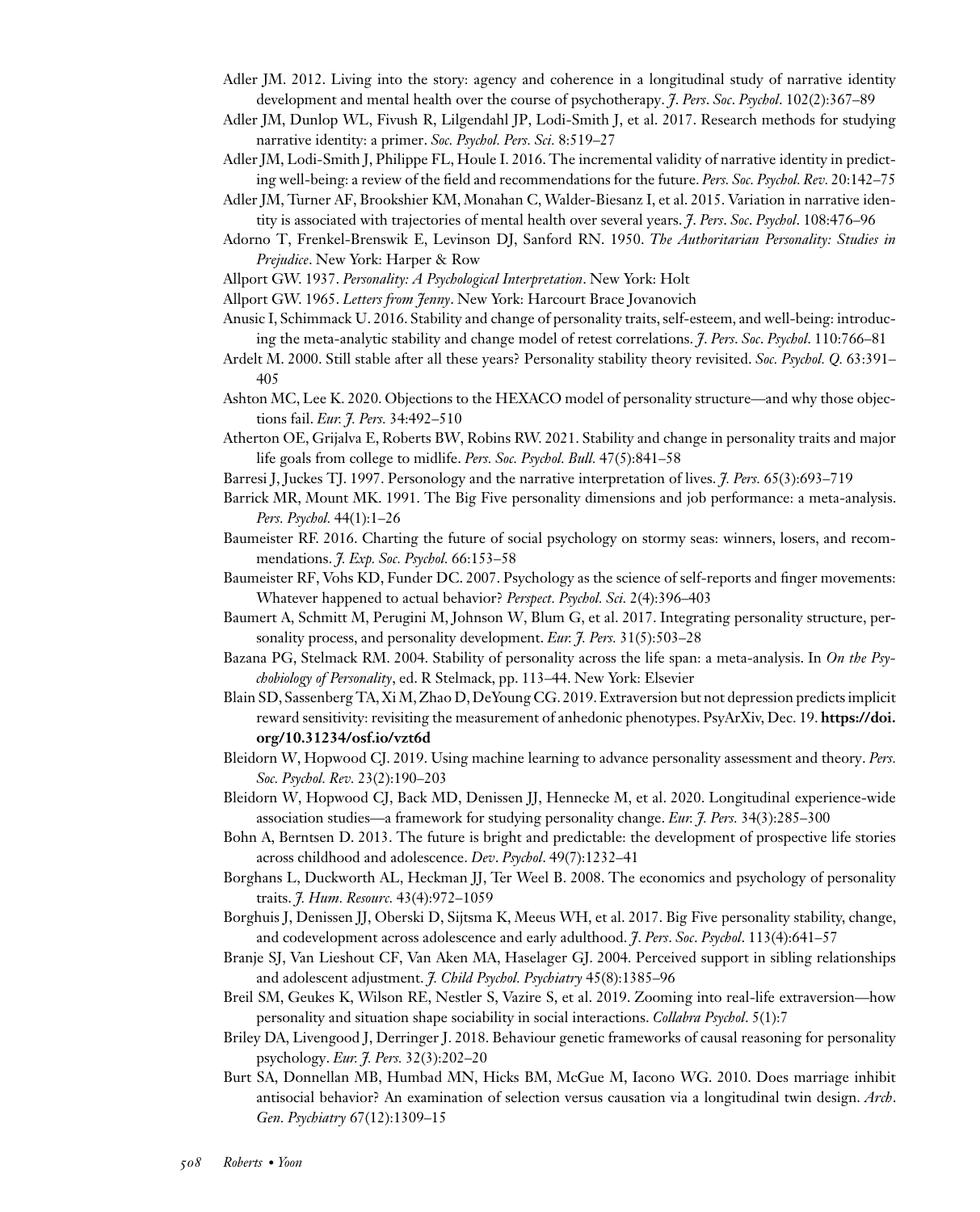- Button KS, Ioannidis JP, Mokrysz C, Nosek BA, Flint J, et al. 2013. Power failure: why small sample size undermines the reliability of neuroscience. *Nat. Rev. Neurosci.* 14(5):365–76
- Campbell DT, Fiske DW. 1959. Convergent and discriminant validation by the multitrait-multimethod matrix. *Psychol. Bull.* 56(2):81–105
- Campbell JP, Wiernik BM. 2015. The modeling and assessment of work performance. *Annu. Rev. Organ. Psychol. Organ. Behav.* 2:47–74
- Caspi A, Roberts BW, Shiner RL. 2005. Personality development: stability and change. *Annu. Rev. Psychol.* 56:453–84
- Chabris CF, Hebert BM, Benjamin DJ, Beauchamp J, Cesarini D, et al. 2012. Most reported genetic associations with general intelligence are probably false positives. *Psychol. Sci.* 23(11):1314–23
- Chow PI, Roberts BW. 2014. Examining the relationship between changes in personality and changes in depression. *J. Res. Pers.* 51:38–46
- Clayton DM, Moore SE, Jones-Eversley SD. 2019. The impact of Donald Trump's presidency on the wellbeing of African Americans. *J. Black Stud.* 50(8):707–30
- Condon DM, Mroczek DK. 2016. Time to move beyond the Big Five? *Eur. J. Pers.* 30(4):311–12
- Cook CL, Krems JA, Kenrick DT. 2021. Fundamental motives illuminate a broad range of individual and cultural variations in thought and behavior. *Curr*. *Dir*. *Psychol*. *Sci*. 30(3):242–50
- Corker KS, Oswald FL, Donnellan MB. 2012. Conscientiousness in the classroom: a process explanation. *J. Pers.* 80(4):995–1028
- Costa PT, McCrae RR. 1980. Influence of extraversion and neuroticism on subjective well-being: happy and unhappy people. *J*. *Pers*. *Soc*. *Psychol*. 38(4):668–78
- Credé M, Tynan MC, Harms PD. 2017. Much ado about grit: a meta-analytic synthesis of the grit literature. *J*. *Pers*. *Soc*. *Psychol*. 113(3):492–511
- Cuijpers P, Smit F, Penninx BW, de Graaf R, ten Have M, Beekman AT. 2010. Economic costs of neuroticism: a population-based study. *Arch. Gen. Psychiatry* 67(10):1086–93
- Damian RI, Roberts BW. 2015. The associations of birth order with personality and intelligence in a representative sample of US high school students. *J. Res. Pers.* 58:96–105
- De Fruyt F, Bartels M, Van Leeuwen KG, De Clercq B, Decuyper M, Mervielde I. 2006. Five types of personality continuity in childhood and adolescence. *J*. *Pers*. *Soc*. *Psychol*. 91(3):538–52
- Deary IJ,Whiteman MC, Starr JM,Whalley LJ, Fox HC. 2004. The impact of childhood intelligence on later life: following up the Scottish mental surveys of 1932 and 1947. *J*. *Pers*. *Soc*. *Psychol*. 86(1):130–47
- Denissen JJ. 2014. A roadmap for further progress in research on personality development. *Eur. J. Pers.* 28:213– 15
- DeYoung CG. 2015. Cybernetic Big Five theory. *J*. *Res*. *Pers*. 56:33–58
- Diener E, Oishi S, Lucas RE. 2003. Personality, culture, and subjective well-being: emotional and cognitive evaluations of life. *Annu. Rev. Psychol.* 54:403–25
- Dobewall H, Aavik T. 2016. Rank-order consistency and profile stability of self- and informant-reports of personal values in comparison to personality traits. *J. Individ. Differ.* 37:40–48
- Duckworth AL, Peterson C, Matthews MD, Kelly DR. 2007. Grit: perseverance and passion for long-term goals. *J*. *Pers*. *Soc*. *Psychol*. 92(6):1087–101
- Duckworth AL, Yeager DS. 2015. Measurement matters: assessing personal qualities other than cognitive abilities for educational purposes. *Educ. Res.* 44:237–51
- Dunlop WL, Guo J, McAdams DP. 2016. The autobiographical author through time: examining the degree of stability and change in redemptive and contaminated personal narratives. *Soc. Psychol. Pers. Sci.* 7(5):428– 36
- Dweck CS. 2017. From needs to goals and representations: foundations for a unified theory of motivation, personality, and development. *Psychol. Rev.* 124:689–719
- Elliot AJ, Church MA. 1997. A hierarchical model of approach and avoidance achievement motivation. *J*. *Pers*. *Soc*. *Psychol*. 72(1):218–32
- Elliot AJ, Gable SL, Mapes RR. 2006. Approach and avoidance motivation in the social domain. *Pers. Soc. Psychol. Bull.* 32:378–91
- Elliot AJ, Harackiewicz JM. 1996. Approach and avoidance achievement goals and intrinsic motivation: a mediational analysis. *J*. *Pers*. *Soc*. *Psychol*. 70(3):968–80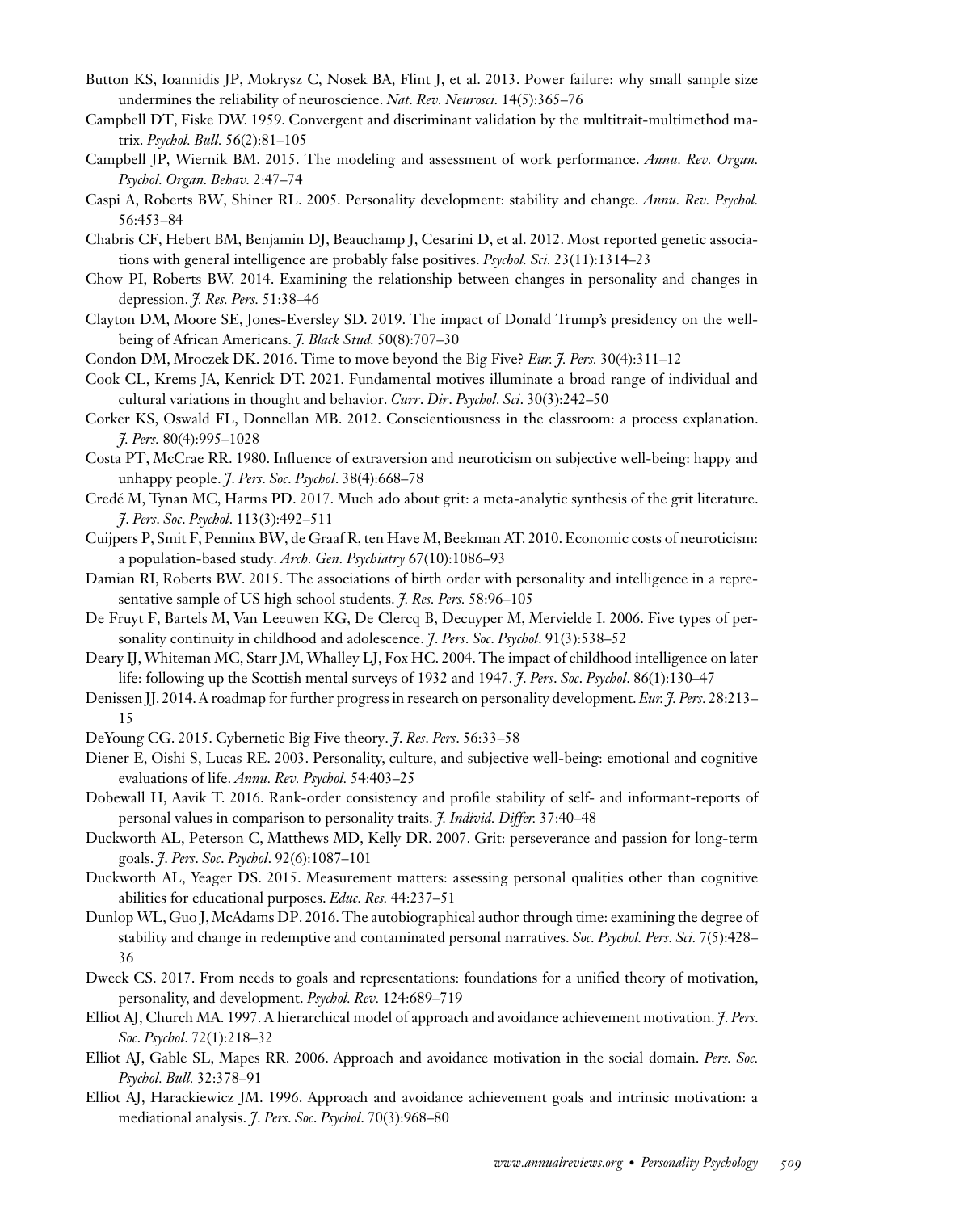- English T, Carstensen LL. 2014. Will interventions targeting conscientiousness improve aging outcomes? *Dev*. *Psychol*. 50(5):1478–81
- Ferguson CJ. 2010. A meta-analysis of normal and disordered personality across the life span. *J*. *Pers*. *Soc*. *Psychol*. 98(4):659–67
- Fiske DW. 1971. *Measuring the Concepts of Personality*. Chicago: Aldine
- Fiske ST. 2016. Scratch an itch with a brick: why we do research. In *Handbook of Research Methods in Social and Personality Psychology*, ed. HT Reise, CM Judd, pp. 1–7. New York: Cambridge Univ. Press
- Fleeson W. 2001. Toward a structure- and process-integrated view of personality: traits as density distributions of states. *J*. *Pers*. *Soc*. *Psychol*. 80(6):1011–27
- Fleeson W, Jayawickreme E. 2015. Whole trait theory. *J*. *Res*. *Pers*. 56:82–92
- Fraley RC. 2019. Attachment in adulthood: recent developments, emerging debates, and future directions. *Annu. Rev. Psychol.* 70:401–22
- Fraley RC, Roberts BW. 2005. Patterns of continuity: a dynamic model for conceptualizing the stability of individual differences in psychological constructs across the life course. *Psychol. Rev.* 112(1):60–74

Funder DC. 2001. Personality. *Annu. Rev. Psychol.* 52:197–221

- Funder DC. 2008. Persons, situations, and person-situation interactions. In *Handbook of Personality: Theory and Research*, ed. OP John, RW Robins, LA Pervin, pp. 568–80. New York: Guilford
- Funder DC. 2012. Accurate personality judgment. *Curr*. *Dir*. *Psychol*. *Sci*. 21(3):177–82
- Gable SL, Impett EA. 2012. Approach and avoidance motives and close relationships. *Soc. Pers. Psychol. Compass* 6:95–108
- Garrison SM, Doane MJ, Elliott M. 2018. Gay and lesbian experiences of discrimination, health, and wellbeing: surrounding the presidential election. *Soc. Psychol. Pers. Sci.* 9(2):131–42
- Goldberg LR. 1993. The structure of phenotypic personality traits. *Am. Psychol.* 48(1):26–34
- Göllner R, Roberts BW, Damian RI, Lüdtke O, Jonkmann K, Trautwein U. 2017. Whose "storm and stress" is it? Parent and child reports of personality development in the transition to early adolescence. *J. Pers.* 85:376–87
- Graham EK, Rutsohn JP, Turiano NA, Bendayan R, Batterham P, et al. 2017. Personality predicts mortality risk: an integrative analysis of 15 international longitudinal studies. *J*. *Res*. *Pers*. 70:174–86
- Graham EK, Weston SJ, Gerstorf D, Yoneda TB, Booth T, et al. 2020. Trajectories of Big Five personality traits: a coordinated analysis of 16 longitudinal samples. *Eur. J. Pers.* 34:301–21
- Habermas T, de Silveira C. 2008. The development of global coherence in life narratives across adolescence: temporal, causal, and thematic aspects. *Dev*. *Psychol*. 44(3):707–21
- Hampson SE. 2012. Personality processes: mechanisms by which personality traits "get outside the skin." *Annu. Rev. Psychol.* 63:315–39
- Hannuschke M, Gollwitzer M, Geukes K, Nestler S, Back M. 2020. Neuroticism and interpersonal perception: evidence for positive, but not negative, biases. *J. Pers.* 88(2):217–36
- Heckman JJ, Pinto R, Savelyev PA. 2013. Understanding the mechanisms through which an influential early childhood program boosted adult outcomes. *Am. Econ. Rev.* 103(6):1–35
- Hennecke M, Czikmantori T, Brandstätter V, Laceulle O. 2019. Doing despite disliking: self–regulatory strategies in everyday aversive activities. *Eur. J. Pers.* 33(1):104–28
- Hill PL, Turiano NA, Hurd MD, Mroczek DK, Roberts BW. 2011. Conscientiousness and longevity: an examination of possible mediators. *Health Psychol*. 30(5):536–41
- Hoff KA, Briley DA, Wee CJ, Rounds J. 2018. Normative changes in interests from adolescence to adulthood: a meta-analysis of longitudinal studies. *Psychol. Bull.* 144(4):426–51
- Hoff KA, Einarsdóttir S, Chu C, Briley DA, Rounds J. 2021. Personality changes predict early career outcomes: discovery and replication in 12-year longitudinal studies. *Psychol. Sci.* 32(1):64–79
- Hofmann W, Finkel EJ, Fitzsimons GM. 2015. Close relationships and self-regulation: how relationship satisfaction facilitates momentary goal pursuit*. J*. *Pers*. *Soc*. *Psychol*. 109:434–52
- Hooker K, McAdams DP. 2003. Personality reconsidered: a new agenda for aging research. *J. Gerontol. B Psychol. Sci. Soc. Sci.* 58(6):296–304
- Hopwood CJ, Bleidorn W. 2018. Stability and change in personality and personality disorders. *Curr. Opin. Psychol.* 21:6–10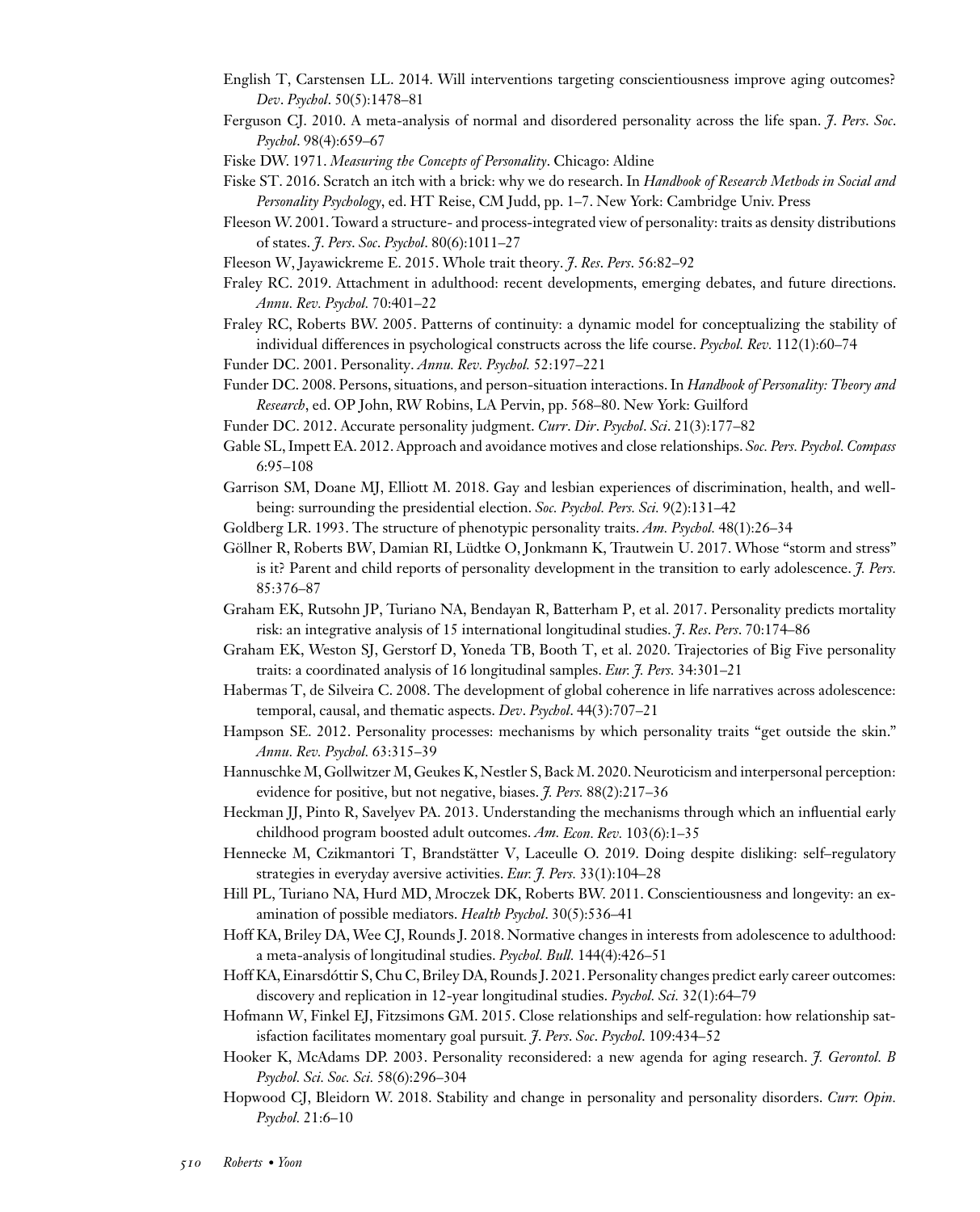- Hopwood CJ, Thomas KM, Markon KE,Wright AG, Krueger RF. 2012. DSM-5 personality traits and DSM-IV personality disorders. *J. Abnorm. Psychol.* 121(2):424–32
- Horstmann KT, Rauthmann JF, Sherman RA, Ziegler M. 2021. Unveiling an exclusive link: predicting behavior with personality, situation perception, and affect in a preregistered experience sampling study. *J*. *Pers*. *Soc*. *Psychol*. 120(5):1317–43
- Hudson NW, Fraley RC, Chopik WJ, Briley DA. 2020. Change goals robustly predict trait growth: a megaanalysis of a dozen intensive longitudinal studies examining volitional change. *Soc. Psychol. Pers. Sci.* 11(6):723–32
- Hudson NW, Roberts BW, Lodi-Smith J. 2012. Personality trait development and social investment in work. *J*. *Res*. *Pers*. 46(3):334–44
- Impett EA, Gordon AM, Kogan A, Oveis C, Gable SL, Keltner D. 2010. Moving toward more perfect unions: daily and long-term consequences of approach and avoidance goals in romantic relationships. *J*. *Pers*. *Soc*. *Psychol*. 99(6):948–63
- Inzlicht M, Werner KM, Briskin JL, Roberts BW. 2021. Integrating models of self-regulation. *Annu. Rev. Psychol.* 72:319–45
- Jonason PK, Kaufman SB, Webster GD, Geher G. 2013. What lies beneath the Dark Triad Dirty Dozen: varied relations with the Big Five. *Individ. Differ. Res.* 11(2):81–90
- Judge TA, Heller D, Mount MK. 2002. Five-factor model of personality and job satisfaction: a meta-analysis. *J. Appl. Psychol.* 87(3):530–41
- Kankaraš M, Suarez-Alvarez J. 2019. *Assessment framework of the OECD Study on Social and Emotional Skills*. OECD Educ. Work. Pap. 207, Organ. Econ. Co-operation Dev., Paris
- Kasser T. 2016. Materialistic values and goals. *Annu. Rev. Psychol.* 67:489–514
- Kenrick DT, Funder DC. 1988. Profiting from controversy: lessons from the person-situation debate. *Am*. *Psychol*. 43(1):23–34
- Köber C, Schmiedek F, Habermas T. 2015. Characterizing lifespan development of three aspects of coherence in life narratives: a cohort-sequential study. *Dev*. *Psychol*. 51(2):260–75
- Kosse F, Deckers T, Pinger P, Schildberg-Hörisch H, Falk A. 2020. The formation of prosociality: causal evidence on the role of social environment. *J. Political Econ.* 128(2):434–67
- Krueger RF, Markon KE. 2014. The role of the DSM-5 personality trait model in moving toward a quantitative and empirically based approach to classifying personality and psychopathology. *Annu. Rev. Clin. Psychol.* 10:477–501
- Kuncel NR, Hezlett SA. 2010. Fact and fiction in cognitive ability testing for admissions and hiring decisions. *Curr*. *Dir*. *Psychol*. *Sci*. 19(6):339–45
- Kuncel NR, Hezlett SA, Ones DS. 2004. Academic performance, career potential, creativity, and job performance: Can one construct predict them all? *J*. *Pers*. *Soc*. *Psychol*. 86(1):148–61
- Laceulle OM, Nederhof E, Karreman A, Ormel J, Van Aken MAG. 2012. Stressful events and temperament change during early and middle adolescence: the TRAILS study. *Eur. J. Pers.* 26(3):276–84
- Lanning K. 2017. What is the relationship between "personality" and "social" psychologies? Network, community, and whole text analyses of the structure of contemporary scholarship. *Collabra Psychol*. 3(1):8
- Le K, Donnellan MB, Spilman SK, Garcia OP, Conger R. 2014.Workers behaving badly: associations between adolescent reports of the Big Five and counterproductive work behaviors in adulthood. *Pers. Individ. Differ.* 61:7–12
- Lee MR, Ellingson JM, Sher KJ. 2015. Integrating social-contextual and intrapersonal mechanisms of "maturing out": joint influences of familial-role transitions and personality maturation on problem-drinking reductions. *Alcohol. Clin. Exp. Res.* 39(9):1775–87
- Lehnart J, Neyer FJ. 2006. Should I stay or should I go? Attachment and personality in stable and instable romantic relationships. *Eur. J. Pers.* 20(6):475–95
- Lehnart J, Neyer FJ, Eccles J. 2010. Long-term effects of social investment: the case of partnering in young adulthood. *J. Pers.* 78(2):639–70
- Lilienfeld SO, Miller JD, Lynam DR. 2018. The Goldwater Rule: perspectives from, and implications for, psychological science. *Perspect. Psychol. Sci.* 13(1):3–27
- Lodi-Smith J, DeMarree K, eds. 2018. *Self-Concept Clarity: Perspectives on Assessment, Research, and Application*. New York: Springer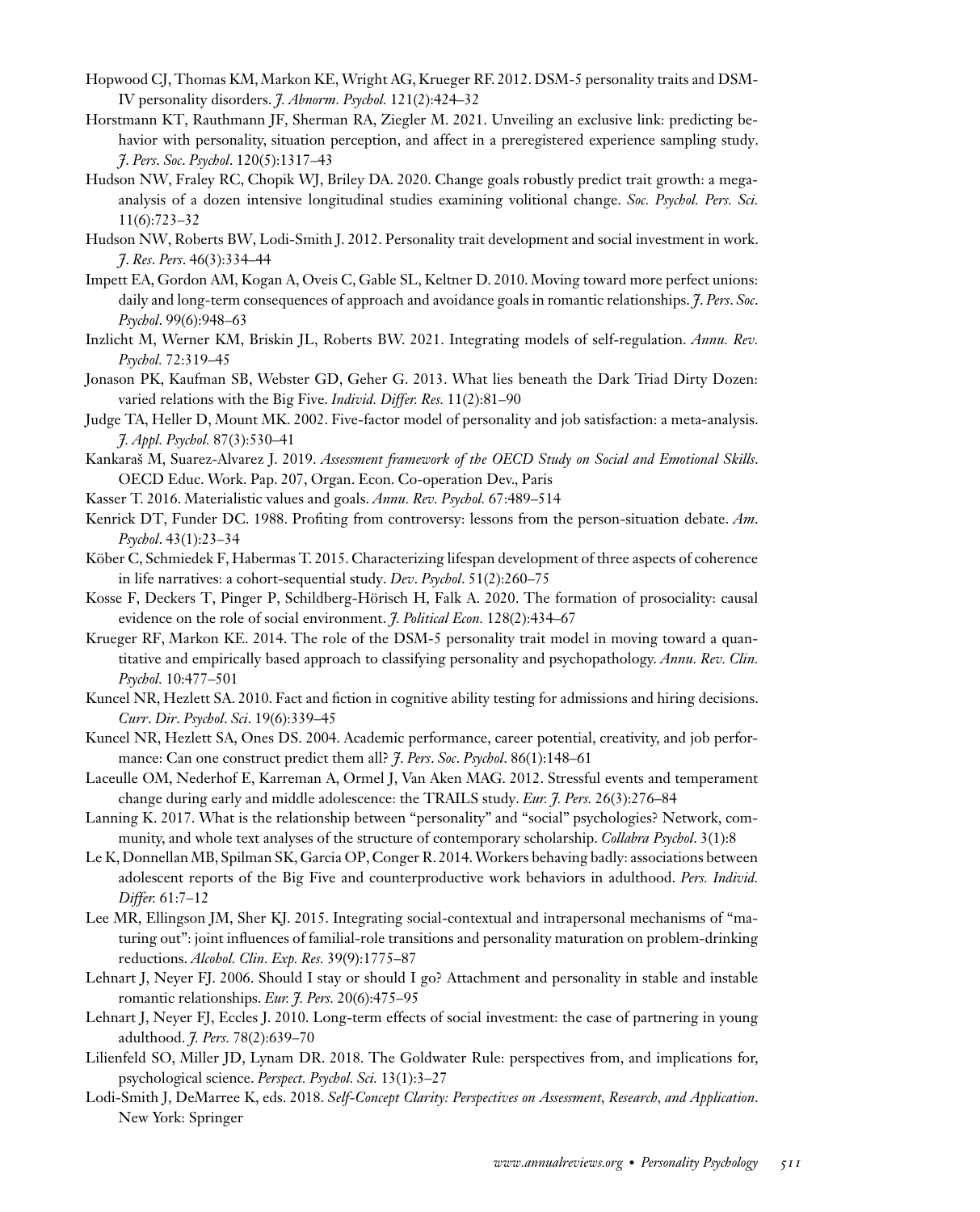- Lodi-Smith J, Geise AC, Roberts BW, Robins RW. 2009. Narrating personality change. *J*. *Pers*. *Soc*. *Psychol*. 96(3):679–89
- Low KS, Yoon M, Roberts BW, Rounds J. 2005. The stability of vocational interests from early adolescence to middle adulthood: a quantitative review of longitudinal studies. *Psychol. Bull.* 131(5):713–37
- Lucas RE. 2007. Adaptation and the set-point model of subjective well-being: Does happiness change after major life events? *Curr*. *Dir*. *Psychol*. *Sci*. 16(2):75–79
- Lucas RE, Donnellan MB. 2009. If the person-situation debate is really over, why does it still generate so much negative affect? *J. Res. Pers.* 43(2):146–49
- Lucas RE, Donnellan MB. 2011. Personality development across the life span: longitudinal analyses with a national sample from Germany. *J*. *Pers*. *Soc*. *Psychol*. 101(4):847–61
- Lüdtke O, Roberts BW, Trautwein U, Nagy G. 2011. A random walk down university avenue: life paths, life events, and personality trait change at the transition to university life. *J*. *Pers*. *Soc*. *Psychol*. 101(3):620–37
- McAdams DP. 2010. *George W. Bush and the Redemptive Dream: A Psychological Portrait*. New York: Oxford Univ. Press
- McAdams DP. 2013. The psychological self as actor, agent, and author. *Perspect. Psychol. Sci.* 8(3):272–95
- McAdams DP. 2020. *The Strange Case of Donald J. Trump: A Psychological Reckoning*. New York: Oxford Univ. Press
- McAdams DP, Bauer JJ, Sakaeda AR, Anyidoho NA, Machado MA, et al. 2006. Continuity and change in the life story: a longitudinal study of autobiographical memories in emerging adulthood. *J. Pers.* 74(5):1371– 400
- McAdams DP, Pals JL. 2006. A new Big Five: fundamental principles for an integrative science of personality. *Am. Psychol.* 61(3):204–17
- McCrae RR, Costa PT Jr. 2008. Empirical and theoretical status of the Five-Factor Model of personality traits. In *The SAGE Handbook of Personality Theory and Assessment*, ed. G Boyle, G Matthews, DH Saklofske, pp. 273–94. Thousand Oaks, CA: Sage
- McIntosh AM, Gow A, Luciano M, Davies G, Liewald DC, et al. 2013. Polygenic risk for schizophrenia is associated with cognitive change between childhood and old age. *Biol. Psychiatry* 73(10):938–43
- McLean KC, Syed M, Pasupathi M, Adler JM, Dunlop WL, et al. 2019. The empirical structure of narrative identity: the initial Big Three. *J*. *Pers*. *Soc*. *Psychol*. 4:920–44
- Milyavskaya M, Inzlicht M. 2017. What's so great about self-control? Examining the importance of effortful self-control and temptation in predicting real-life depletion and goal attainment. *Soc. Psychol. Pers. Sci.* 8(6):603–11
- Mischel W. 1968. *Personality and Assessment*. New York: Wiley
- Mondak JJ, Halperin KD. 2008. A framework for the study of personality and political behaviour. *Br. J. Political Sci.* 38(2):335–62
- Mõttus R, Wood D, Condon DM, Back MD, Baumert A, et al. 2020. Descriptive, predictive and explanatory personality research: different goals, different approaches, but a shared need to move beyond the Big Few traits. *Eur. J. Pers.* 34(6):1175–201
- Mroczek DK. 2014. Personality plasticity, healthy aging, and interventions. *Dev*. *Psychol*. 50:1470–74
- Mroczek DK, Graham EK, Turiano NA, Aro-Lambo MO. 2021. Personality development in adulthood and later life. In *Handbook of Personality: Theory and Research*, ed. RW Robins, OP John, LA Pervin, pp. 336–51. New York: Guilford. 4th ed.
- Mroczek DK, Spiro A III. 2003. Modeling intraindividual change in personality traits: findings from the Normative Aging Study. *J. Gerontol. B Psychol. Sci. Soc. Sci.* 58(3):153–65
- Mroczek DK, Spiro A III, Turiano NA. 2009. Do health behaviors explain the effect of neuroticism on mortality? Longitudinal findings from the VA Normative Aging Study. *J. Res. Pers.* 43(4):653–59

Murray HA. 1938. *Explorations in Personality*. New York: Oxford Univ. Press

- Natl. Res. Counc. 2012. *Education for Life and Work: Developing Transferable Knowledge and Skills in the 21st Century*. Washington, DC: Natl. Acad. Press
- Nettle D. 2006. The evolution of personality variation in humans and other animals. *Am. Psychol.* 61:622–31

Newman DA, Lyon JS. 2009. Recruitment efforts to reduce adverse impact: targeted recruiting for personality, cognitive ability, and diversity. *J. Appl. Psychol.* 94(2):298–317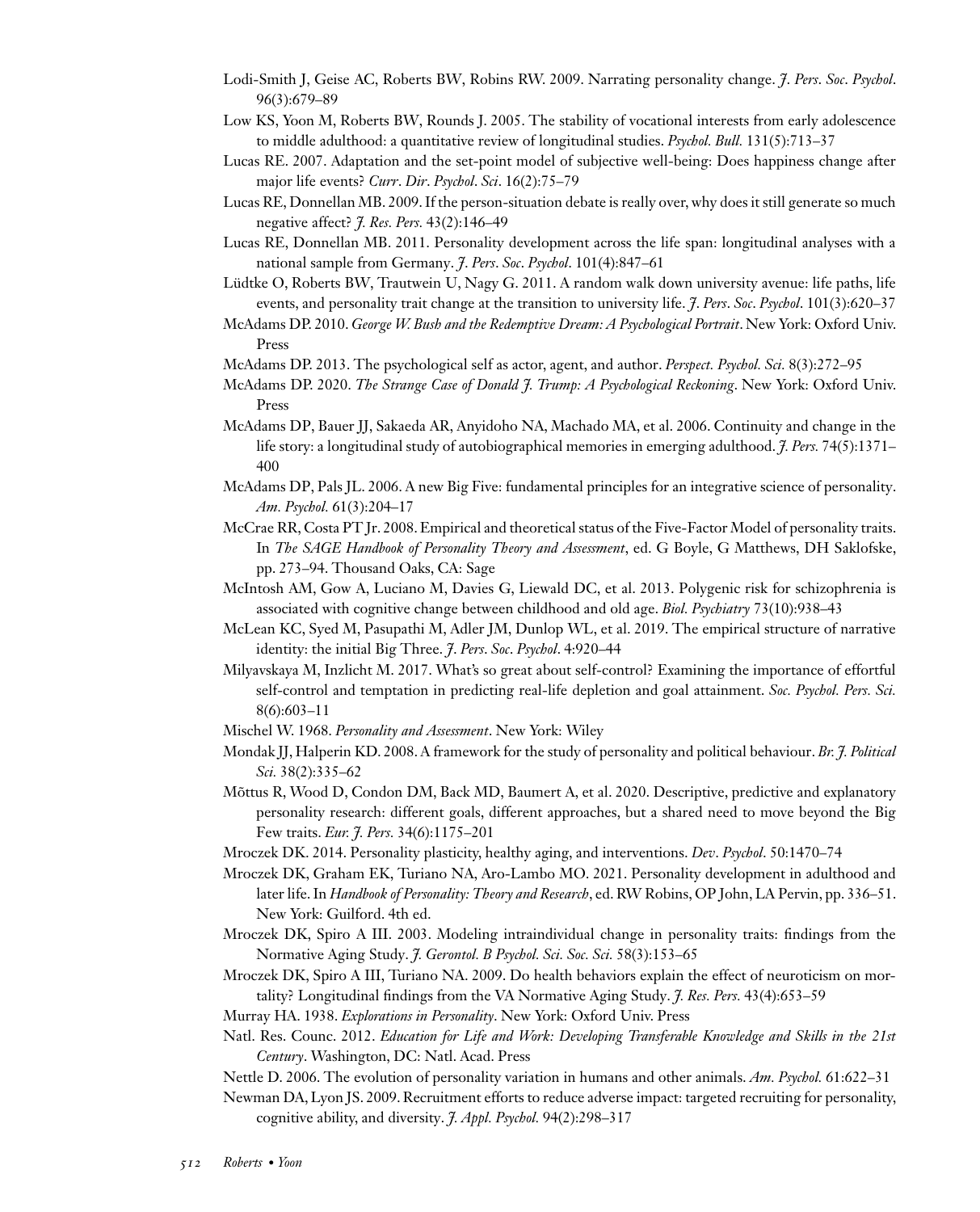- Nguyen PLL, Kim HL, Romain AMN, Tabani S, Chaplin WF. 2020. Personality change and personality as predictor of change in psychotherapy: a longitudinal study in a community mental health clinic. *J. Res. Pers.* 87:103980
- Noftle EE, Robins RW. 2007. Personality predictors of academic outcomes: Big Five correlates of GPA and SAT scores. *J*. *Pers*. *Soc*. *Psychol*. 93(1):116–30
- Nye CD, Su R, Rounds J, Drasgow F. 2012. Vocational interests and performance: a quantitative summary of over 60 years of research. *Perspect. Psychol. Sci.* 7(4):384–403
- Nye CD, Wille B, Amory J, De Fruyt F. 2020. Are work activities related to interest change over time? A 22-year longitudinal study. *J*. *Pers*. *Soc*. *Psychol*. In press. **https://psycnet.apa.org/doi/10.1037/ pspp0000360**
- Oltmanns JR, Jackson JJ, Oltmanns TF. 2020. Personality change: longitudinal self-other agreement and convergence with retrospective-reports. *J*. *Pers*. *Soc*. *Psychol*. 118(5):1065–79
- Oswald FL, Hough LM. 2010. Personality and its assessment in organizations: theoretical and empirical developments. In *APA Handbook of Industrial and Organizational Psychology*, Vol. 2: *Selecting and Developing Members for the Organization*, ed. S Zedeck, pp. 153–84. Washington, DC: Am. Psychol. Assoc.
- Ozer DJ, Benet-Martinez V. 2006. Personality and the prediction of consequential outcomes. *Annu. Rev. Psychol.* 57:401–21
- Pals JL. 2006. Narrative identity processing of difficult life experiences: pathways of personality development and positive self-transformation in adulthood. *J. Pers.* 74(4):1079–110
- Paulhus DL,Williams KM. 2002. The Dark Triad of personality: narcissism, Machiavellianism, and psychopathy. *J. Res. Pers.* 36(6):556–63
- Pinquart M, Fröhlich C, Silbereisen RK. 2007. Optimism, pessimism, and change of psychological well-being in cancer patients. *Psychol. Health Med.* 12(4):421–32
- Poropat AE. 2009. A meta-analysis of the five-factor model of personality and academic performance. *Psychol. Bull.* 135(2):322–38
- Rauthmann JF. 2020. *Übersicht über DPPD Professuren im deutschsprachigen Raum (November/Dezember 2020)* [Overview of professorships of personality psychology and psychological assessment in German-speaking countries (November/December 2020)]. Intern. Doc., Fachgr. Differ. Psychol. Pers. Psychol. Diagn. (DPPD), Trier, Ger.
- Revelle W, Wilt J, Condon DM. 2011. Individual differences and differential psychology: a brief history and prospect. In *The Wiley-Blackwell Handbook of Individual Differences*, ed. T Chamorro-Premuzic, S von Stumm, A Furnham, pp. 1–38. Oxford, UK: Wiley-Blackwell
- Ritchie SJ, Bates TC, Deary IJ. 2015. Is education associated with improvements in general cognitive ability, or in specific skills? *Dev. Psychol.* 51(5):573–82
- Ritchie SJ, Tucker-Drob EM. 2018. How much does education improve intelligence? A meta-analysis. *Psychol. Sci.* 29(8):1358–69
- Roberts BW. 2007. Contextualizing personality psychology. *J. Pers.* 75(6):1071–82
- Roberts BW. 2009. Back to the future: personality and assessment and personality development. *J. Res. Pers.* 43(2):137–45
- Roberts BW. 2018. A revised sociogenomic model of personality traits. *J. Pers.* 86(1):23–35
- Roberts BW, Caspi A, Moffitt TE. 2003. Work experiences and personality development in young adulthood. *J*. *Pers*. *Soc*. *Psychol*. 84(3):582–93
- Roberts BW, DelVecchio WF. 2000. The rank-order consistency of personality traits from childhood to old age: a quantitative review of longitudinal studies. *Psychol. Bull.* 126(1):3–25
- Roberts BW, Harms PD, Smith J,Wood D, Webb M. 2006a. Methods in personality psychology. In *Handbook of Psychological Assessment: A Multimethod Perspective*, ed. M Eid, E Diener, pp. 321–35. Washington, DC: Am. Psychol. Assoc.
- Roberts BW, Hill PL, Davis JP. 2017a. How to change conscientiousness: the sociogenomic trait intervention model. *Pers. Disord.* 8(3):199–205
- Roberts BW, Kuncel NR, Shiner R, Caspi A, Goldberg LR. 2007. The power of personality: the comparative validity of personality traits, socioeconomic status, and cognitive ability for predicting important life outcomes. *Perspect. Psychol. Sci.* 2(4):313–45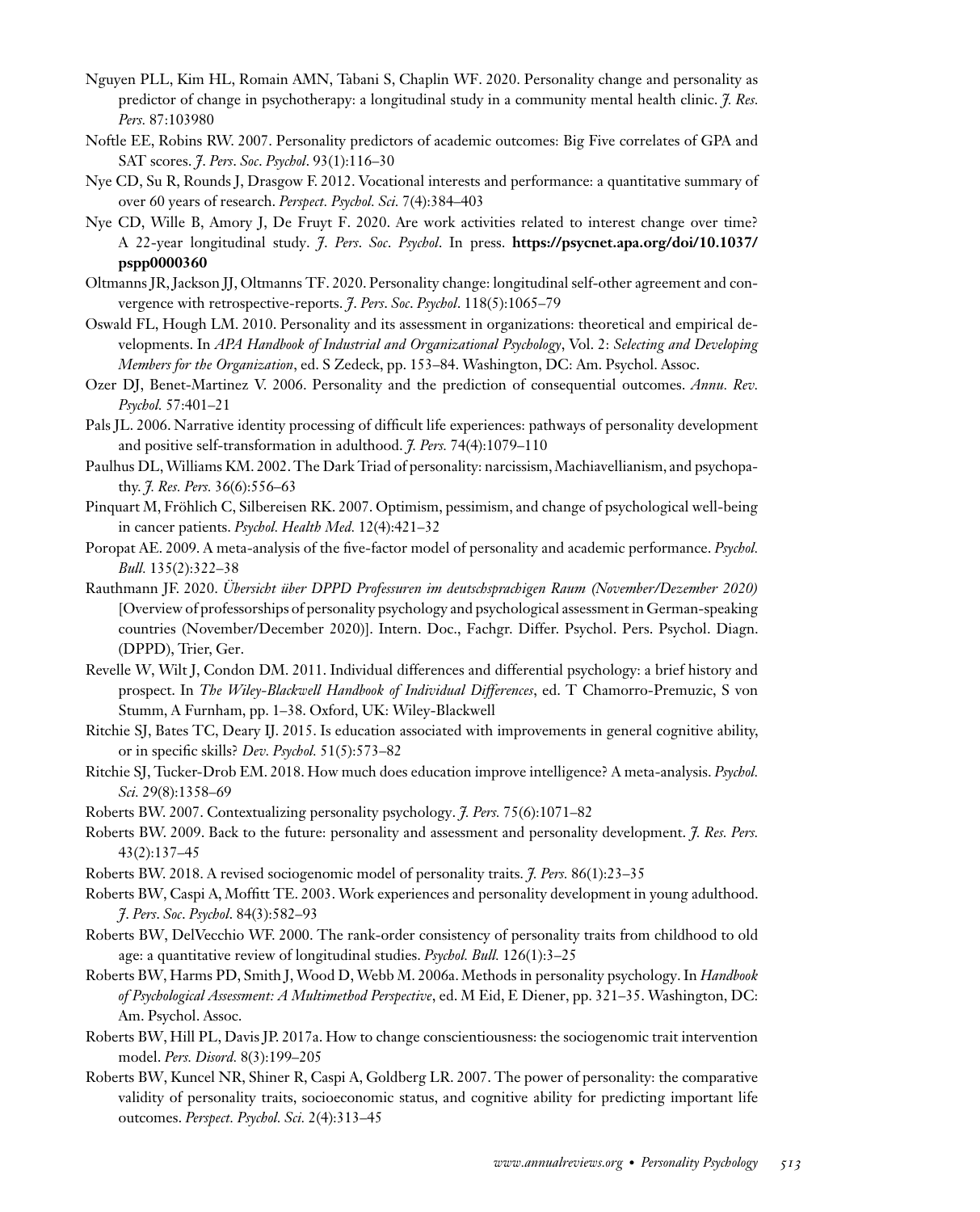- Roberts BW, Luo J, Briley DA, Chow PI, Su R, Hill PL. 2017b. A systematic review of personality trait change through intervention. *Psychol. Bull.* 143(2):117–41
- Roberts BW, Mroczek D. 2008. Personality trait change in adulthood. *Curr*. *Dir*. *Psychol*. *Sci*. 17(1):31–35
- Roberts BW, Nickel LB. 2020. Personality development across the life course: a neo-socioanalytic perspective. In *Handbook of Personality Theory and Research*, ed. OP John, RW Robins, pp. 259–83. New York: Guilford. 4th ed.
- Roberts BW, Robins RW. 2000. Broad dispositions, broad aspirations: the intersection of personality traits and major life goals. *Pers. Soc. Psychol. Bull.* 26(10):1284–96
- Roberts BW, Walton K, Viechtbauer W. 2006b. Personality changes in adulthood: reply to Costa & McCrae 2006. *Psychol. Bull.* 132:29–32
- Roberts BW, Wood D. 2006. Personality development in the context of the neo-socioanalytic model of personality. In *Handbook of Personality Development*, ed. DK Mroczek, TD Little, pp. 11–39. Mahwah, NJ: Erlbaum
- Roberts BW, Wood D, Caspi A. 2008. The development of personality traits in adulthood. In *Handbook of Personality: Theory and Research*, ed. OP John, RW Robins, LA Pervin, pp. 375–98. New York: Guilford. 3rd ed.
- Robins RW, Caspi A, Moffitt TE. 2002. It's not just who you're with, it's who you are: personality and relationship experiences across multiple relationships. *J. Pers.* 70(6):925–64
- Robins RW, Tracy JL, Trzesniewski K, Potter J, Gosling SD. 2001. Personality correlates of self-esteem. *J. Res. Pers.* 35(4):463–82
- Salmela-Aro K, Aunola K, Nurmi JE. 2007. Personal goals during emerging adulthood: a 10-year follow up. *J. Adolesc. Res.* 22(6):690–715
- Salmela-Aro K, Nurmi JE, Saisto T, Halmesmäki E. 2000. Women's and men's personal goals during the transition to parenthood. *J. Fam. Psychol.* 14(2):171–86
- Schaie KW, Strother CR. 1968. A cross-sequential study of age changes in cognitive behavior. *Psychol. Bull.* 70:671–80
- Schuerger JM, Zarrella KL, Hotz AS. 1989. Factors that influence the temporal stability of personality by questionnaire. *J*. *Pers*. *Soc*. *Psychol*. 56(5):777–83
- Schultheiss OC, Wirth MM, Torges CM, Pang JS, Villacorta MA, Welsh KM. 2005. Effects of implicit power motivation on men's and women's implicit learning and testosterone changes after social victory or defeat. *J*. *Pers*. *Soc*. *Psychol*. 88(1):174–88
- Schultz LH, Connolly JJ, Garrison SM, Leveille MM, Jackson JJ. 2017. Vocational interests across 20 years of adulthood: stability, change, and the role of work experiences. *J. Res. Pers.* 71:46–56
- Schwaba T, Bleidorn W. 2018. Individual differences in personality change across the adult life span. *J. Pers.* 86(3):450–64
- Schwartz SH. 1994. Are there universal aspects in the structure and contents of human values? *J. Soc. Issues* 50(4):19–45
- Scollon CN, Diener E. 2006. Love, work, and changes in extraversion and neuroticism over time. *J*. *Pers*. *Soc*. *Psychol*. 91(6):1152–65
- Segerstrom SC. 2019. Between the error bars: how modern theory, design, and methodology enrich the personality-health tradition. *Psychosom. Med.* 81(5):408–14
- Sengsavang S, Pratt MW, Alisat S, Sadler P. 2018. The life story from age 26 to 32: rank-order stability and mean-level change. *J. Pers.* 86(5):788–802
- Solomon BC, Jackson JJ. 2014. Why do personality traits predict divorce? Multiple pathways through satisfaction. *J*. *Pers*. *Soc*. *Psychol*. 106(6):978–96
- Soto CJ. 2019. How replicable are links between personality traits and consequential life outcomes? The life outcomes of personality replication project. *Psychol. Sci.* 30(5):711–27
- Soto CJ, Napolitano CM, Roberts BW. 2021. Taking skills seriously: toward an integrative model and agenda for social, emotional, and behavioral skills. *Curr*. *Dir*. *Psychol*. *Sci*. 30(1):26–33
- Stieger M, Flückiger C, Rüegger D, Kowatsch T, Roberts BW, Allemand M. 2021. Changing personality traits with the help of a digital personality change intervention. *PNAS* 118(8):e2017548118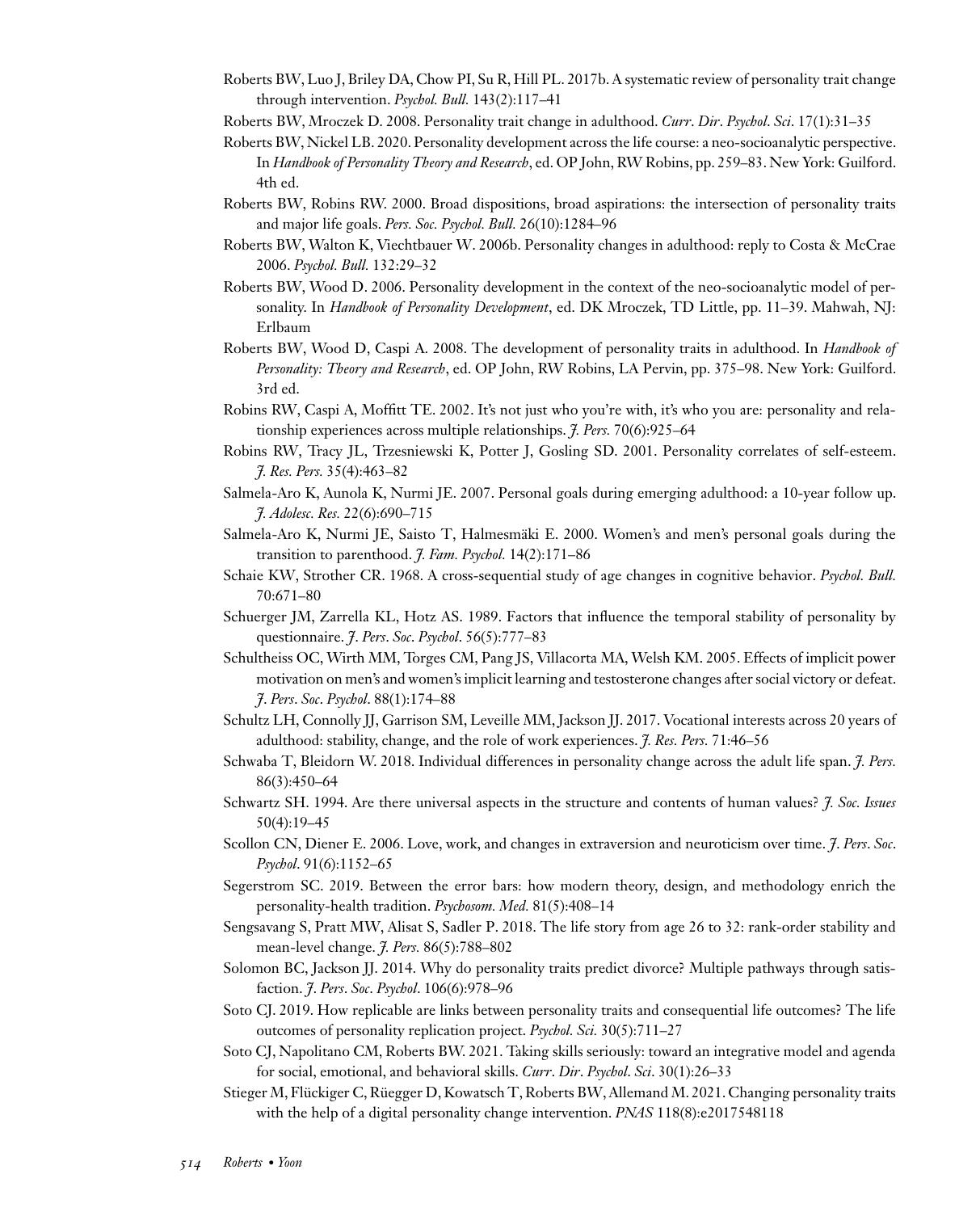- Stoll G, Rieger S, Lütdke O, Nagengast B, Trautwein U, Roberts BW. 2017. Vocational interests at the end of high school predict life outcomes assessed 10 years later over and above IQ and Big Five personality traits. *J*. *Pers*. *Soc*. *Psychol*. 113(1):167–84
- Stoll G, Rieger S, Nagengast B, Trautwein U, Rounds J. 2021. Stability and change in vocational interests after graduation from high school: a six-wave longitudinal study. *J*. *Pers*. *Soc*. *Psychol*. 120(4):1091–116
- Su R, Tay L, Liao HY, Zhang Q, Rounds J. 2019. Toward a dimensional model of vocational interests. *J. Appl. Psychol.* 104(5):690–714
- Sun J, Harris K, Vazire S. 2019. Is well-being associated with the quantity and quality of social interactions? *J*. *Pers*. *Soc*. *Psychol*. 119(6):1478–96
- Swann WB Jr., Seyle C. 2005. Personality psychology's comeback and its emerging symbiosis with social psychology. *Pers. Soc. Psychol. Bull.* 31(2):155–65
- Tabbarah M, Crimmins EM, Seeman TE. 2002. The relationship between cognitive and physical performance: MacArthur Studies of Successful Aging. *J. Gerontol. A Biol. Sci. Med. Sci.* 57(4):228–35
- Tang TZ, DeRubeis RJ, Hollon SD, Amsterdam J, Shelton R, Schalet B. 2009. Personality change during depression treatment: a placebo-controlled trial. *Arch. Gen. Psychiatry* 66(12):1322–30
- Thalmayer AG, Saucier G. 2014. The questionnaire Big Six in 26 nations: developing cross-culturally applicable Big Six, Big Five and Big Two inventories. *Eur. J. Pers.* 28(5):482–96
- Tissera H, Gazzard Kerr L, Carlson EN, Human LJ. 2020. Social anxiety and liking: towards understanding the role of metaperceptions in first impressions. *J*. *Pers*. *Soc*. *Psychol*. In press. **https://doi.org/10.1037/ pspp0000363**
- Tracy JL, Robins RW, Sherman JW. 2009. The practice of psychological science: searching for Cronbach's two streams in social-personality psychology. *J*. *Pers*. *Soc*. *Psychol*. 96(6):1206–25
- Tucker-Drob EM, Briley DA. 2014. Continuity of genetic and environmental influences on cognition across the life span: a meta-analysis of longitudinal twin and adoption studies. *Psychol. Bull.* 140(4):949–79
- Turiano NA, Pitzer L, Armour C, Karlamangla A, Ryff CD, Mroczek DK. 2012. Personality trait level and change as predictors of health outcomes: findings from a national study of Americans (MIDUS). *J. Gerontol. B Psychol. Sci. Soc. Sci.* 67(1):4–12
- Valentijn SA, Van Boxtel MP, Van Hooren SA, Bosma H, Beckers HJ, et al. 2005. Change in sensory functioning predicts change in cognitive functioning: results from a 6-year follow-up in the Maastricht Aging Study. *J. Am. Geriatr. Soc.* 53(3):374–80
- Van Aken MA, Denissen JJ, Branje SJ, Dubas JS, Goossens L. 2006. Midlife concerns and short-term personality change in middle adulthood. *Eur. J. Pers.* 20(6):497–513
- Van Iddekinge CH, Ferris GR, Heffner TS. 2009. Test of a multistage model of distal and proximal antecedents of leader performance. *Pers. Psychol.* 62(3):463–95
- Van Scheppingen MA, Jackson JJ, Specht J, Hutteman R, Denissen JJ, Bleidorn W. 2016. Personality trait development during the transition to parenthood: a test of social investment theory. *Soc. Psychol. Pers. Sci.* 7(5):452–62
- Vecchione M, Alessandri G, Barbaranelli C, Caprara G. 2012. Gender differences in the Big Five personality development: a longitudinal investigation from late adolescence to emerging adulthood. *Pers. Individ. Differ.* 53(6):740–46
- Vecchione M, Schwartz S, Alessandri G, Döring AK, Castellani V, Caprara MG. 2016. Stability and change of basic personal values in early adulthood: an 8-year longitudinal study. *J. Res. Pers.* 63:111–22
- West-Eberhard MJ. 2003. *Developmental Plasticity and Evolution*. Oxford, UK: Oxford Univ. Press
- Wilkowski BM, Fetterman A, Lappi SK, Williamson LZ, Leki EF, et al. 2020. Lexical derivation of the PINT taxonomy of goals: prominence, inclusiveness, negativity prevention, and tradition. *J*. *Pers*. *Soc*. *Psychol*. 119(5):1153–87
- Wille B, Beyers W, De Fruyt F. 2012. A transactional approach to person-environment fit: reciprocal relations between personality development and career role growth across young to middle adulthood. *J. Vocat. Behav.* 81(3):307–21
- Wilson RS, Schneider JA, Arnold SE, Bienias JL, Bennett DA. 2007. Conscientiousness and the incidence of Alzheimer disease and mild cognitive impairment. *Arch. Gen. Psychiatry* 64(10):1204–12
- Wirth J, Stebner F, Trypke M, Schuster C, Leutner D. 2020. An interactive layers model of self-regulated learning and cognitive load. *Educ. Psychol. Rev.* 32(4):1127–49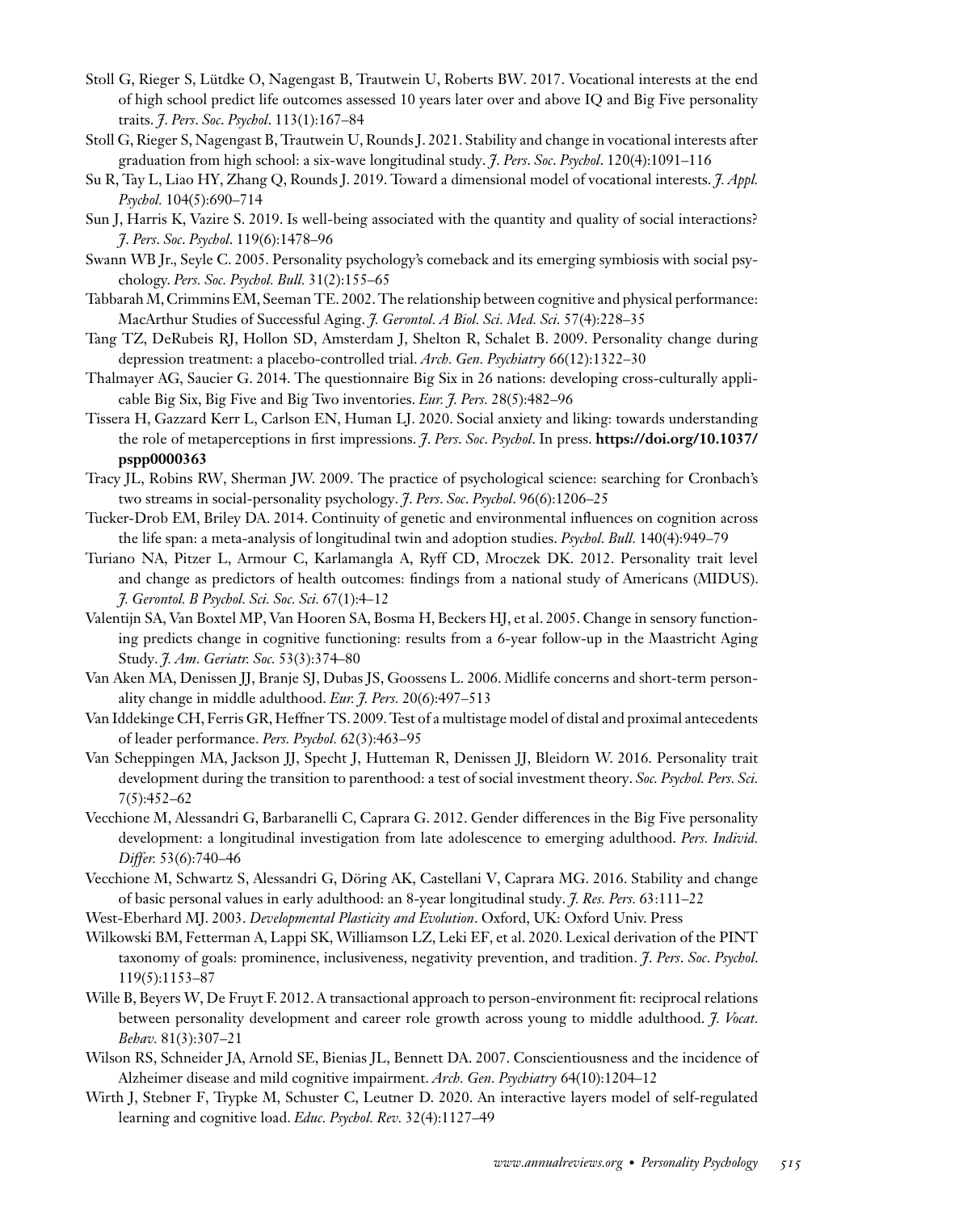- Wrzus C, Roberts BW. 2017. Processes of personality development in adulthood: the TESSERA framework. *Pers. Soc. Psychol. Rev.* 21(3):253–77
- Zettler I, Thielmann I, Hilbig BE, Moshagen M. 2020. The nomological net of the HEXACO model of personality: a large-scale meta-analytic investigation. *Perspect. Psychol. Sci.* 15(3):723–60

Zimbardo P. 2007. *The Lucifer Effect: Understanding How Good People Turn Evil*. London: Random

Zimmermann J, Neyer FJ. 2013. Do we become a different person when hitting the road? Personality development of sojourners. *J*. *Pers*. *Soc*. *Psychol*. 105(3):515–30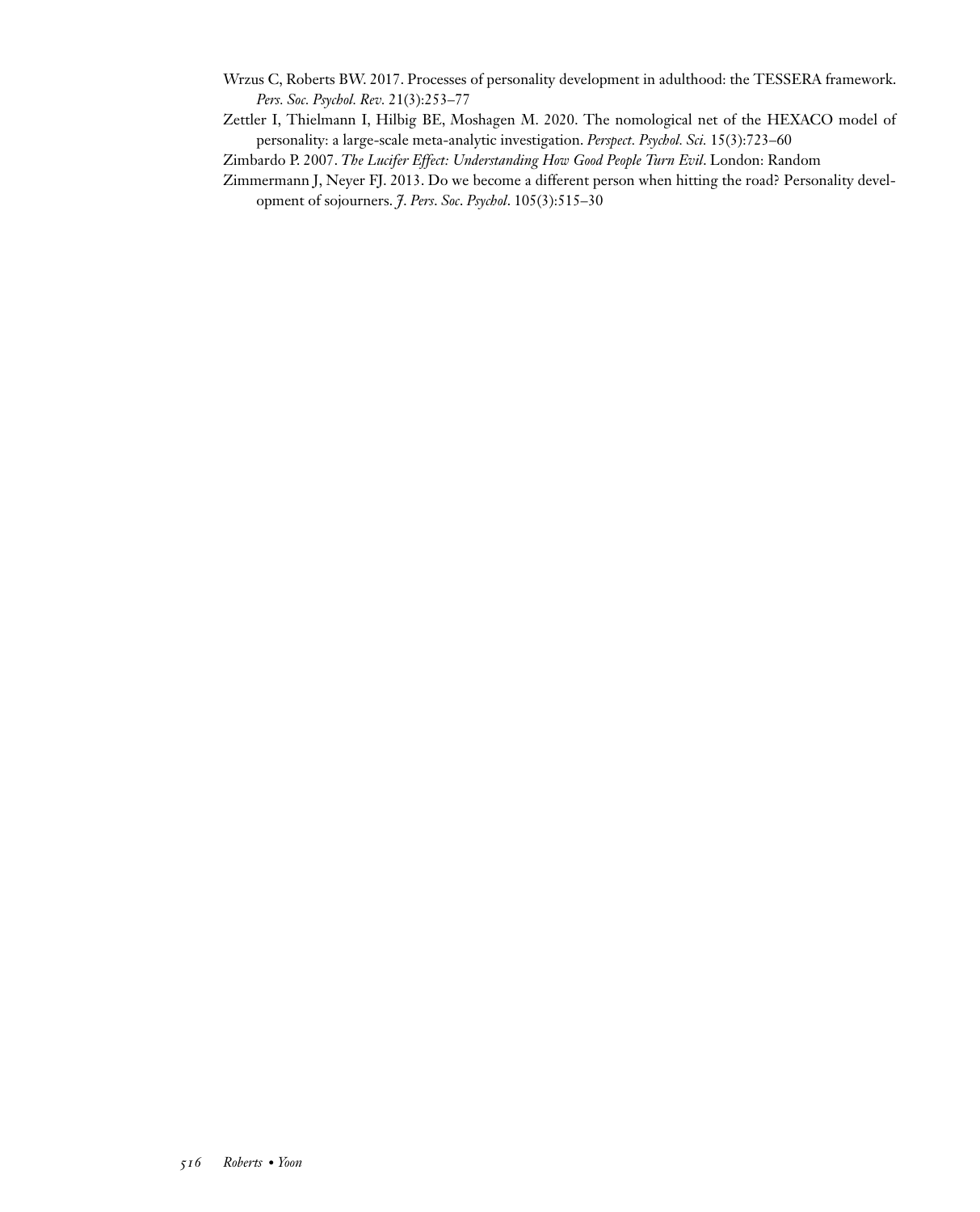**Annual Review of Psychology**

Volume 73, 2022

# **Contents**

| Recollecting What We Once Knew: My Life in Psycholinguistics                                                         |
|----------------------------------------------------------------------------------------------------------------------|
| Memory and Reward-Based Learning: A Value-Directed Remembering<br>Perspective                                        |
|                                                                                                                      |
| Normative Principles for Decision-Making in Natural Environments                                                     |
| Speech Computations of the Human Superior Temporal Gyrus                                                             |
| Cognitive, Systems, and Computational Neurosciences<br>of the Self in Motion                                         |
|                                                                                                                      |
| Exploring Cognition with Brain-Machine Interfaces<br>Richard A. Andersen, Tyson Aflalo, Luke Bashford, David Bjånes, |
| Brain Mechanisms Underlying the Subjective Experience<br>of Remembering                                              |
| Neurophysiology of Remembering                                                                                       |
| The Basis of Navigation Across Species                                                                               |
| Computational Psychiatry Needs Time and Context                                                                      |
| Persistence and Disengagement in Personal Goal Pursuit                                                               |
| Social Motivation at Work: The Organizational Psychology of Effort for,<br>Against, and with Others                  |
|                                                                                                                      |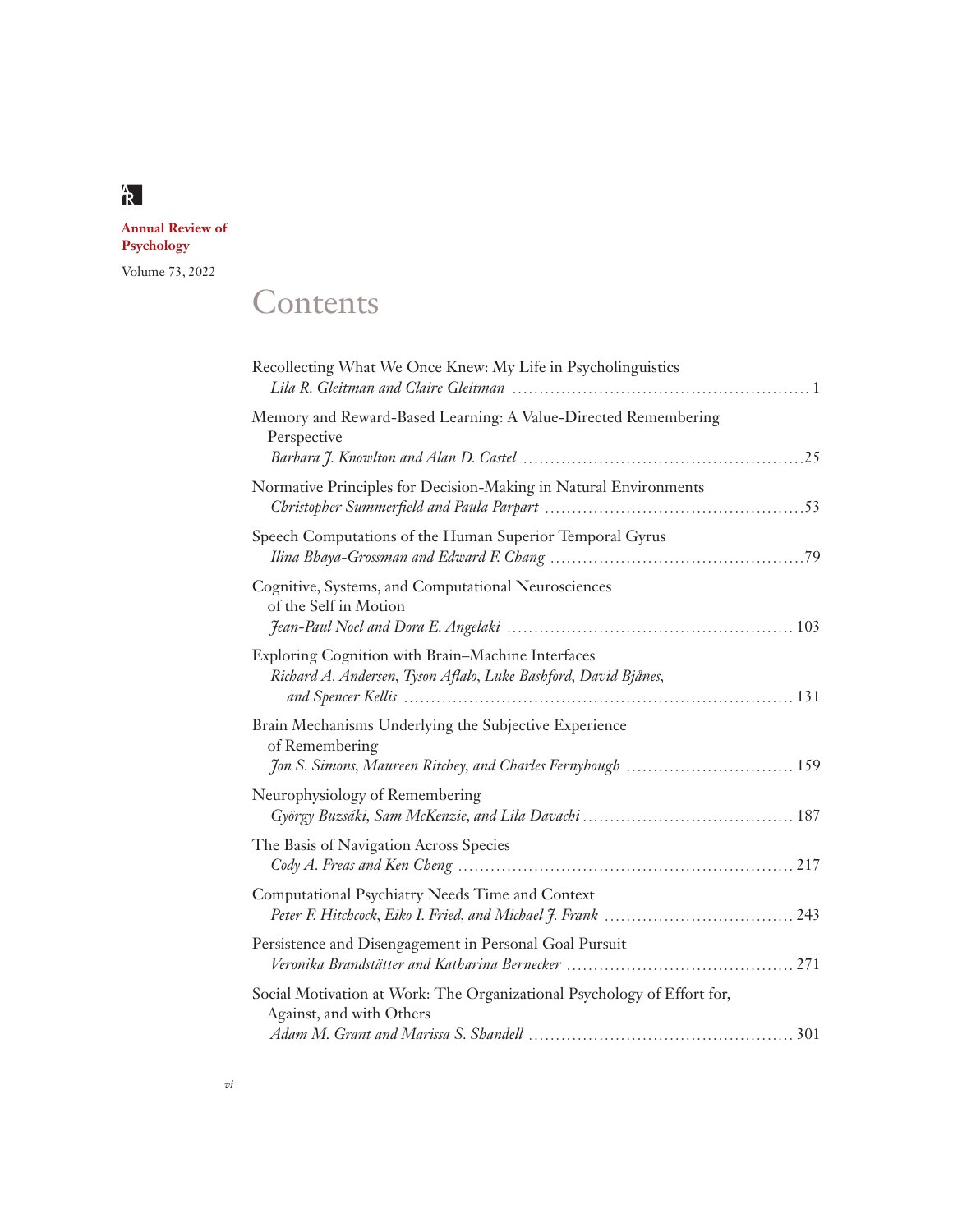| Attitudes, Habits, and Behavior Change                                                                                                                                                                                                                                                                                                                                       |
|------------------------------------------------------------------------------------------------------------------------------------------------------------------------------------------------------------------------------------------------------------------------------------------------------------------------------------------------------------------------------|
| Childhood Antisocial Behavior: A Neurodevelopmental Problem<br>Stephanie H.M. van Goozen, Kate Langley, and Christopher W. Hobson  353                                                                                                                                                                                                                                       |
| Human Cooperation and the Crises of Climate Change, COVID-19,<br>and Misinformation                                                                                                                                                                                                                                                                                          |
| Diversity Training Goals, Limitations, and Promise: A Review of the<br>Multidisciplinary Literature                                                                                                                                                                                                                                                                          |
| Psychology and Indigenous People<br>Roberto González, Héctor Carvacho, and Gloria Jiménez-Moya  431                                                                                                                                                                                                                                                                          |
| Psychology Within and Without the State                                                                                                                                                                                                                                                                                                                                      |
| Personality Psychology                                                                                                                                                                                                                                                                                                                                                       |
| <b>Personal Values Across Cultures</b>                                                                                                                                                                                                                                                                                                                                       |
| Educational Psychology Is Evolving to Accommodate Technology,<br>Multiple Disciplines, and Twenty-First-Century Skills                                                                                                                                                                                                                                                       |
| Cultivating Resilience During the COVID-19 Pandemic:<br>A Socioecological Perspective                                                                                                                                                                                                                                                                                        |
| What Are the Health Consequences of Upward Mobility?                                                                                                                                                                                                                                                                                                                         |
| The Social Effects of Emotions                                                                                                                                                                                                                                                                                                                                               |
| Catching Up on Multilevel Modeling                                                                                                                                                                                                                                                                                                                                           |
| Optimizing Research Output: How Can Psychological Research Methods<br>Be Improved?                                                                                                                                                                                                                                                                                           |
| Replicability, Robustness, and Reproducibility in Psychological Science<br>Brian A. Nosek, Tom E. Hardwicke, Hannah Moshontz, Aurélien Allard,<br>Katherine S. Corker, Anna Dreber, Fiona Fidler, Joe Hilgard,<br>Melissa Kline Struhl, Michèle B. Nuijten, Julia M. Rohrer, Felipe Romero,<br>Anne M. Scheel, Laura D. Scherer, Felix D. Schönbrodt, and Simine Vazire  719 |